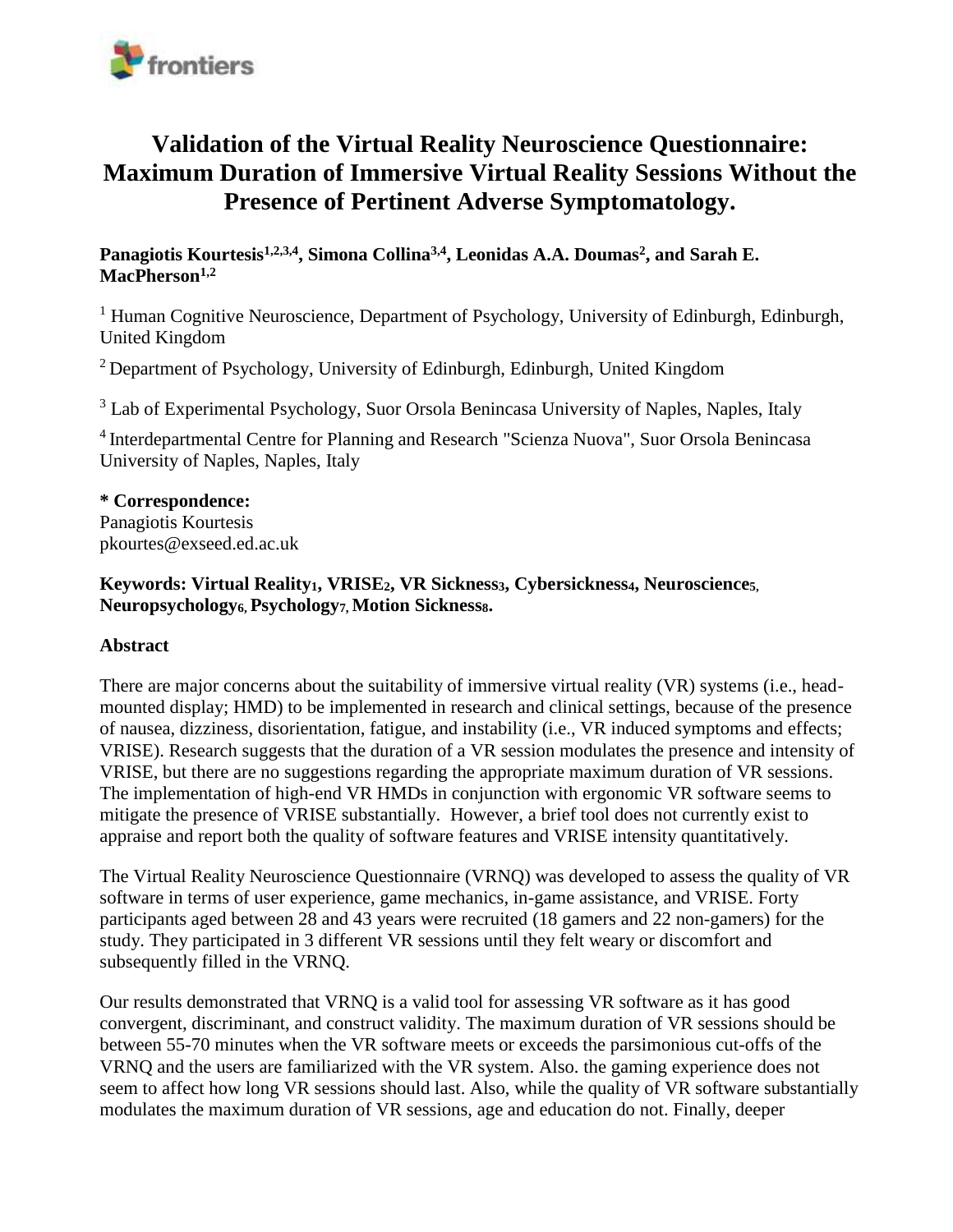immersion, better quality of graphics and sound, and more helpful in-game instructions and prompts were found to reduce VRISE intensity.

The VRNQ facilitates the brief assessment and reporting of the quality of VR software features and/or the intensity of VRISE, while its minimum and parsimonious cut-offs may appraise the suitability of VR software for implementation in research and clinical settings. The findings of this study contribute to the establishment of rigorous VR methods that are crucial for the viability of immersive VR as a research and clinical tool in cognitive neuroscience and neuropsychology.

# **1 Introduction**

Immersive virtual reality (VR) has emerged as a novel tool for neuroscientific and neuropsychological research (Bohil *et al.*, 2011; Parsons, 2015; Parson *et al.*, 2018). Nevertheless, there are concerns pertinent to implementing VR in research and clinical settings, especially regarding the head-mounted display (HMD) systems (Sharples *et al.*, 2008; Bohil *et al.*, 2011; de Franca & Soares, 2017; Palmisano *et al.*, 2017). A primary concern is the presence of adverse physiological symptoms (i.e., nausea, dizziness, disorientation, fatigue, and postural instability), which are referred to as motion-sickness, cybersickness, VR sickness or VR induced symptoms and effects (VRISE) (Sharples *et al.*, 2008; Bohil *et al.*, 2011; de Franca & Soares, 2017; Palmisano *et al.*, 2017).

Longer durations in a virtual environment have been associated with a higher probability of experiencing VRISE, while the intensity of VRISE also appears to increase proportionally with the duration of the VR session (Sharples *et al.*, 2008). However, extensive linear and angular accelerations provoke intense VRISE, even in a short period of time (McCauley & Sharkey, 1992; LaViola, 2000; Gavgani *et al.*, 2018). VRISE may place the health and safety of the participants or patients at risk of experiencing adverse physiological symptoms (Parsons *et al.*, 2018). Research has also shown that VRISE induce significant decreases in reaction times and overall cognitive performance (Nalivaiko *et al.*, 2015; Nesbitt *et al.*, 2017; Mittelstaedt *et al.*, 2019), as well as substantially increasing body temperatures and heart rates (Nalivaiko *et al.*, 2015), which may compromise physiological data acquisition. Furthermore, the presence of VRISE has been found to significantly augment cerebral blood flow and oxyhemoglobin concentration (Gavgani *et al.*, 2018), electrical brain activity (Arafat *et al.*, 2018), and the connectivity between stimulus-response regions and nausea-processing regions (Toschi *et al.*, 2017). Thus, VRISE appear to confound the reliability of neuropsychological, physiological, and neuroimaging data (Kourtesis *et al.*, 2019).

To our knowledge, there do not appear to be any guidelines as to the appropriate maximum duration of VR research and clinical sessions to evade or alleviate the presence of VRISE. Recently, our work has suggested that VRISE are substantially reduced or prevented by VR software that facilitates ergonomic navigation (e.g., physical movement) and interaction (e.g., direct-hand tracking) facilitated by the hardware capabilities (e.g., motion tracking) of commercial, contemporary VR HMDs comparable to or more advanced than the HTC Vive and/or Oculus Rift (Kourtesis et al., 2019).However, there are other factors such as the type of display and its features that may also induce or reduce VRISE (Mittelstaedt *et al.*, 2018; Kourtesis *et al.*, 2019). Nevertheless, we note that adequate technological competence is required to be able to implement appropriate VR hardware and/or software. In an attempt to reach a methodological consensus, we have proposed minimum hardware and software features, which appraise the suitability of VR hardware and software (see Table 1; Kourtesis *et al.*, 2019).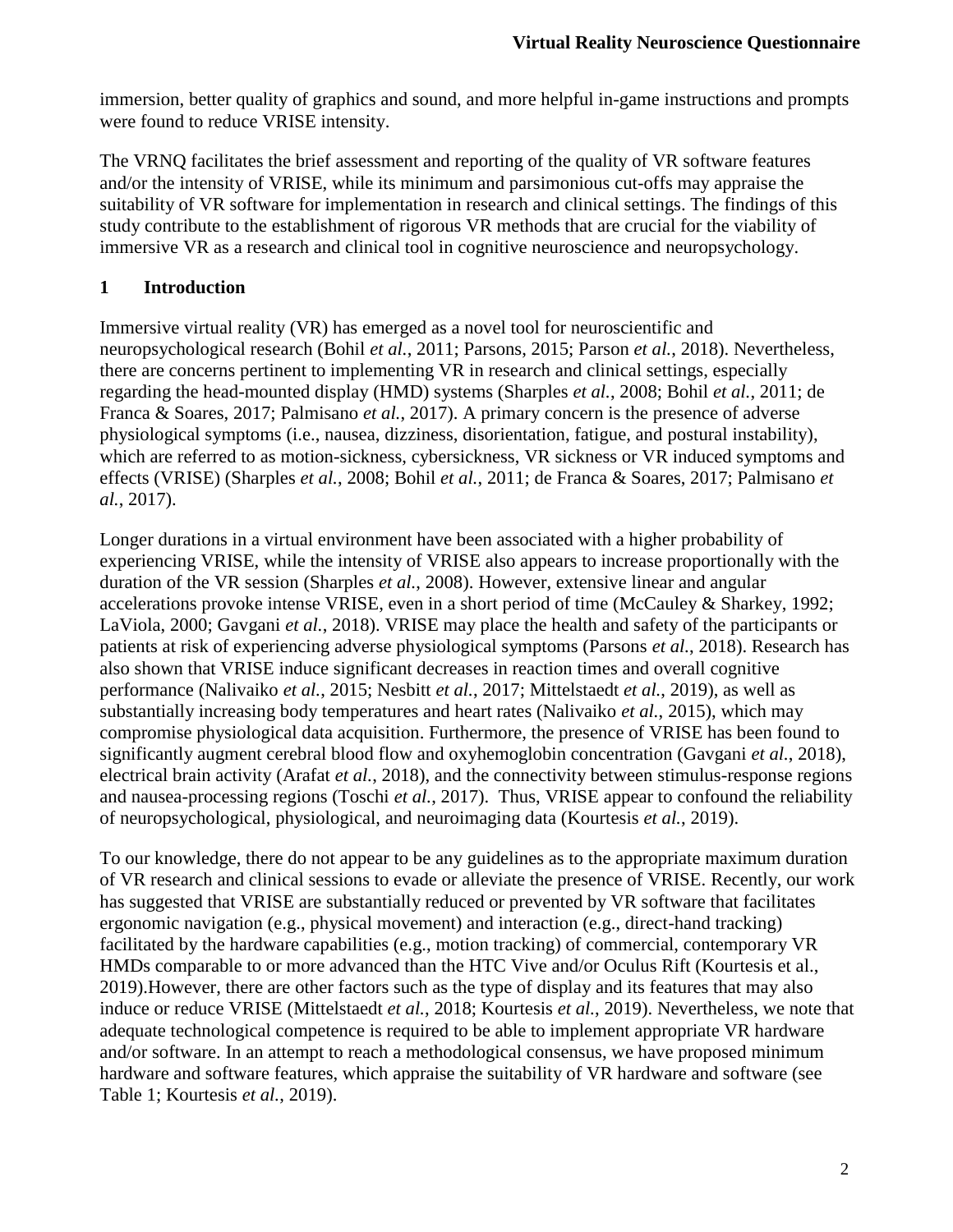While VRISE may occur for various reasons, they are predominantly the undesirable outcomes of hardware and software insufficiencies (e.g., low resolution and refresh rates of the image, a narrow field of view, non-ergonomic interactions, and inappropriate navigation modes) (de Franca & Soares, 2017; Palmisano *et al.*, 2017; Kourtesis *et al.*, 2019). In terms of hardware, the technical specifications of the computer (e.g., processing power and graphics card), and VR HMD (e.g., the field of view, refresh rate, and resolution) suffice to appraise their suitability (Kourtesis *et al.*, 2019). However, there is not a tool to quantify the software's recommended features, as well as the intensity of VRISE (Kourtesis *et al.*, 2019). Currently, the most frequently used measure of VRISE is the simulator sickness questionnaire (SSQ), which only considers the symptoms pertinent to simulator sickness (Kennedy *et al.*, 1993). However, the SSQ does not assess software attributes (Kennedy *et al.*, 1993), and there is an argument that simulator sickness symptomatology may not be identical to VRISE (Stanney *et al.*, 1997). There is thus a need for a tool, which will enable researchers to assess both the suitability of VR software, as well as the intensity of VRISE.

Our recent technological literature review of VR hardware and software pinpointed four domains that should be considered in the development or selection of VR research/clinical software (Kourtesis *et al.*, 2019). The domains are user experience, game mechanics, in-game assistance, and VRISE. Each domain has five criteria that should be met to ensure the appropriateness of the software (see Table 1). Also, in the same study, the meta-analysis of 44 VR neuroscientific studies revealed that most of the studies did not report quantitatively VR software's quality and/or VRISE intensity (Kourtesis *et al.*, 2019). In an attempt to provide a brief tool for the appraisal of VR research/clinical software features and VRISE intensity, we developed the virtual reality neuroscience questionnaire (VRNQ), which includes twenty questions that address five criteria under each domain. This study aimed to validate the VRNQ and provide suggestions for the duration of VR research/clinical sessions. We also considered the gaming experience of the participants to examine whether this may affect the duration of the VR sessions. Lastly, we investigated the software predictors of VRISE as measured by the VRNQ.

|                 | Domains | User Experience                         | <b>Game Mechanics</b>                                    | In-Game                                  | <b>VRISE</b>                                                     |
|-----------------|---------|-----------------------------------------|----------------------------------------------------------|------------------------------------------|------------------------------------------------------------------|
|                 |         |                                         |                                                          | Assistance                               |                                                                  |
|                 |         | An Adequate Level of<br>Immersion       | A Suitable Navigation<br>System (e.g.,<br>Teleportation) | Digestible Tutorials                     | Absence or<br><b>Insignificant Presence</b><br>of Nausea         |
|                 |         | Pleasant VR Experience                  | Availability of<br><b>Physical Movement</b>              | <b>Helpful Tutorials</b>                 | Absence or<br><b>Insignificant Presence</b><br>of Disorientation |
| <b>CRITERIA</b> |         | <b>High Quality Graphics</b>            | <b>Naturalistic</b><br>Picking/Placing of<br>Items       | <b>Adequate Duration</b><br>of Tutorials | Absence or<br><b>Insignificant Presence</b><br>of Dizziness      |
|                 |         | <b>High Quality Sounds</b>              | Naturalistic Use of<br>Items                             | Helpful In-game<br>Instructions          | Absence or<br><b>Insignificant Presence</b><br>of Fatigue        |
|                 |         | Suitable Hardware (HMD<br>and Computer) | Naturalistic<br>2-Handed Interaction                     | Helpful In-game<br>Prompts               | Absence or<br><b>Insignificant Presence</b><br>of Instability    |

Table 1. Domains and Criteria for VR Research/Clinical Software

*Derived from Kourtesis et al. (2019)*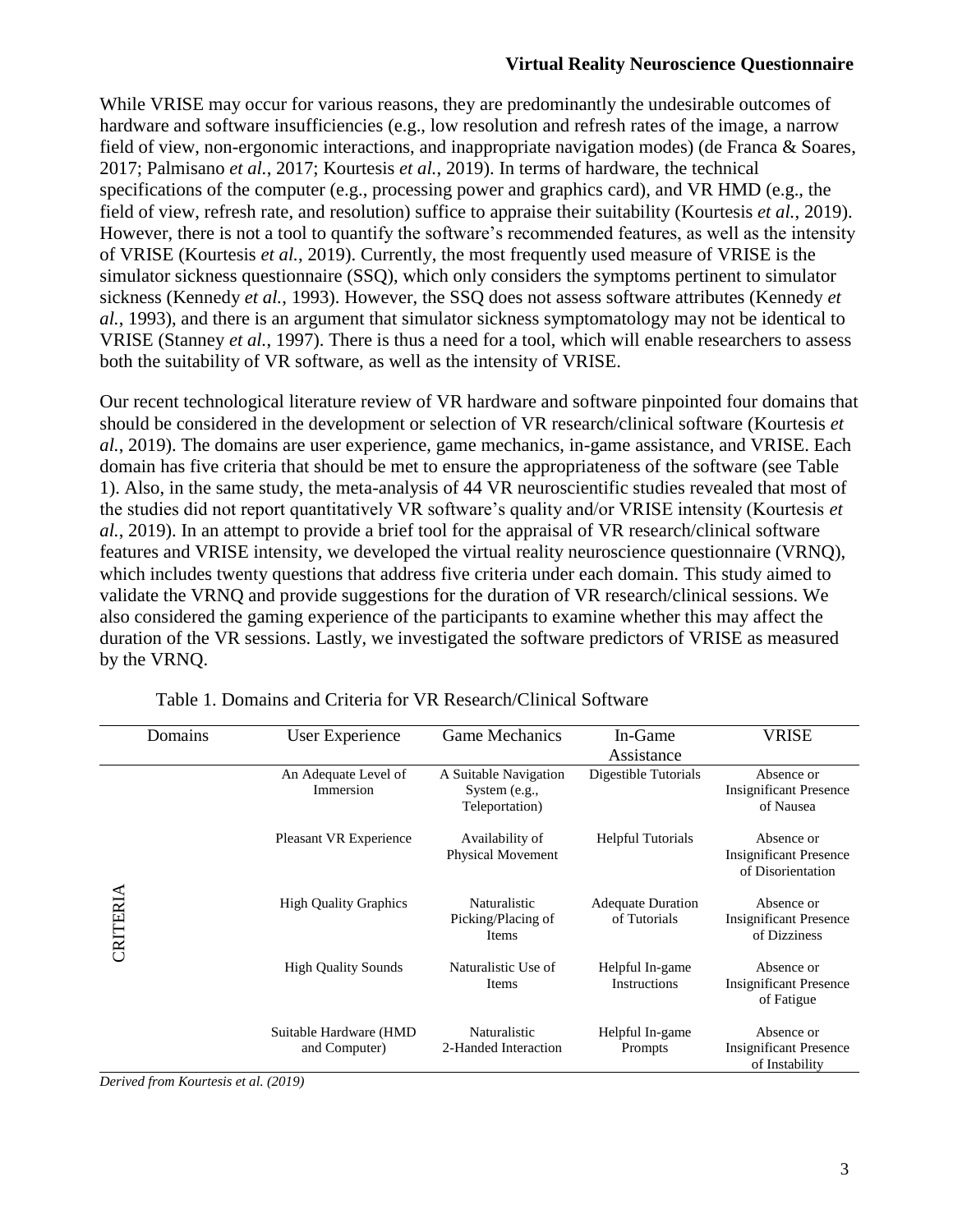# **2 Methods**

# **2.1 Participants**

Forty participants (21 males) aged between 28 and 43 years ( $M = 32.08$ ; SD = 3.54) and an educational level between 12 and 16 full-time years of education ( $M = 14.25$ ; SD = 1.37) were recruited for the study. Eighteen participants (10 males) identified themselves as gamers through selfreport and 22 as non-gamers (11 males). The gamer experience was a dichotomous variable (i.e., gamer or non-gamer) based on the participants' response to a question asking whether they played games on a weekly basis. The participants responded to a call disseminated through mailing lists at the University of Edinburgh and social media. The study was approved by the Philosophy, Psychology and Language Sciences Research Ethics Committee of the University of Edinburgh. All participants provided written informed consent prior to taking part.

# **2.2 Material**

# **2.2.1 Hardware**

 An HTC Vive HMD with two lighthouse-stations for motion tracking was used with two HTC Vive's wands with 6 degrees of freedom (DoF) to facilitate navigation and interactions within the environment (Kourtesis *et al.*, 2019). The VR area where the participants were immersed and interacted with the virtual environments was 4.4 m2. Additionally, the HMD was connected to a laptop with an Intel Core i7 7700HQ processor at 2.80GHz, 16 GB RAM, a 4095MB NVIDIA GeForce GTX 1070 graphics card, a 931 GB TOSHIBA MQ01ABD100 (SATA) hard disk, and Realtek High Definition Audio.

# **2.2.2 Software**

 Three VR games were selected, which included ergonomic navigation (i.e., teleportation and physical mobility) and interactions (i.e., 6 DoF wands simulating hand movements) with the virtual environment. In line with Kourtesis *et al.* (2019), the VR software inclusion criteria (see Table 1) were: 1) ergonomic interactions which simulate real-life hand movements; 2) a navigation system which uses teleportation and physical mobility; 3) comprehensible tutorials pertinent to the controls; and 4) in-game instructions and prompts which assist the user in orientating and interacting with the virtual environment. The suitability of the VR software for both gamers and non-gamers was also considered. The selected VR games which met the above software criteria were: 1) "Job Simulator" (Session 1) [https://store.steampowered.com/app/448280/Job\_Simulator/]; 2) "The Lab" (Session 2) [https://store.steampowered.com/app/450390/The\_Lab/]; and 3) "Rick and Morty: Virtual Rick-ality" (Session 3) [https://store.steampowered.com/app/469610/Rick\_and\_Morty\_Virtual\_Rickality/]. In "Job Simulator", the participant becomes an employee who has several occupations, such as a cook (preparing simply recipes), car mechanic (doing rudimentary tasks e.g., replacing faulty parts), and an office worker (making calls and sending emails). In "The Lab", the participant needs to complete several mini-games like slingshot (shooting down piles of boxes), longbow (shooting down invaders), xortex (spaceship-battles), postcards (visiting exotic places), human medical scan (exploring the human body), solar system (exploring the solar system), robot repair (repairing a robot), and secret shop (exploring a magical shop). In "Rick and Morty: Virtual Rick-ality", the participant needs to complete several imaginary home-chores as in "Job Simulator", though, in this case, the participant is required to follow a sequence of tasks according to a fictional storyline.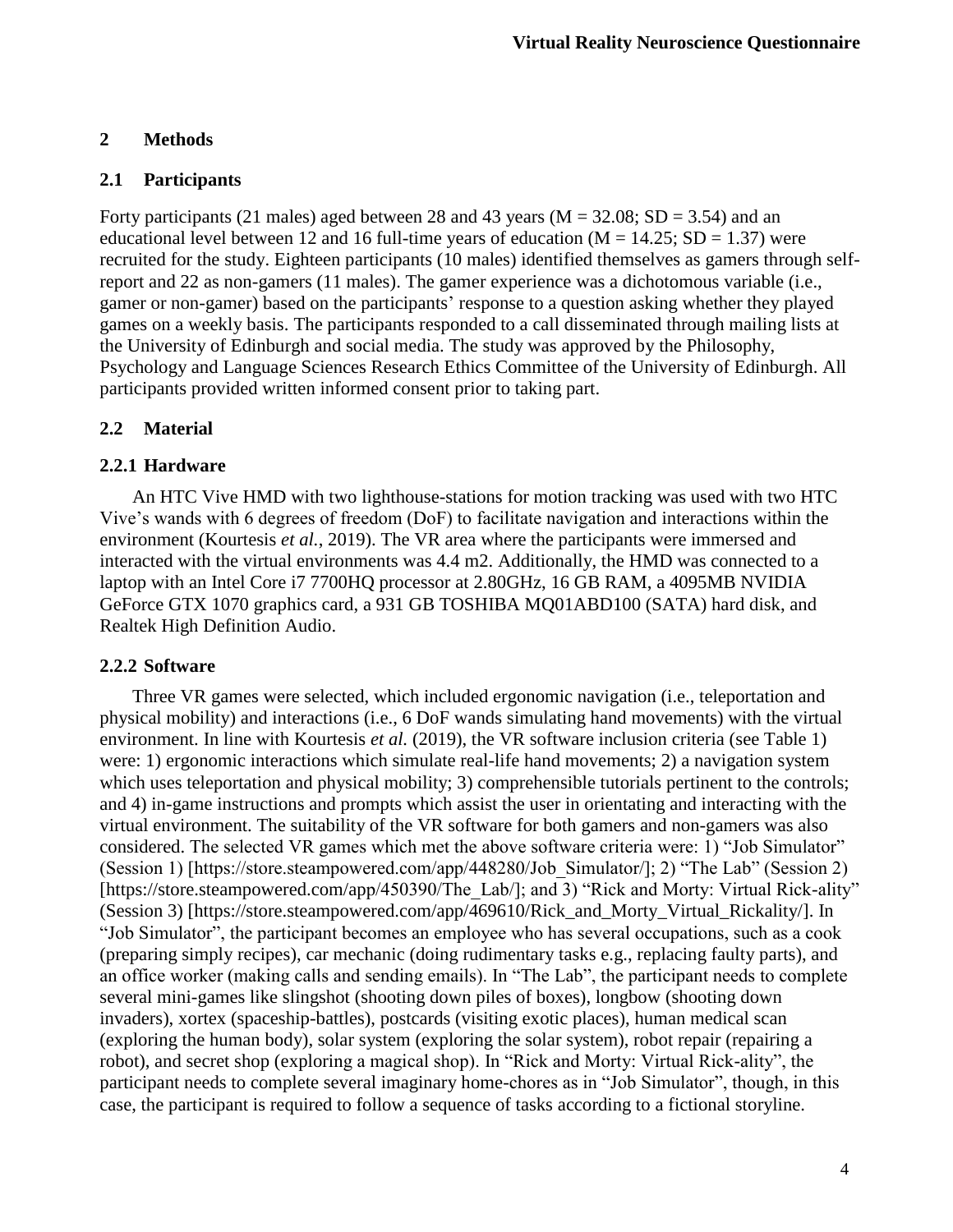# **2.2.3 Virtual Reality Neuroscience Questionnaire (VRNQ)**

 The VRNQ measures the quality of user experience, game mechanics, and in-game assistance, as well as the intensity of VRISE. The VRNQ involves 20 questions where each question corresponds to one of the criteria for appropriate VR research/clinical software (e.g., the level of immersion; see Table 1). The 20 questions are grouped under four domains, where each domain encompasses five questions. Hence, VNRQ produces a total score corresponding to the overall quality of VR software, as well as four sub-scores (i.e., user experience, game mechanics, in-game assistance, VRISE). The user experience score is based on the intensity of the immersion, the level of enjoyment, as well as the quality of the graphics, sound, and VR technology (i.e., internal and external hardware). The game mechanics' score depends on the ease to navigate, physically move, and interact with the virtual environment (i.e., use, pick & place, and hold items; two-handed interactions). The in-game assistance score appraises the quality of the tutorial(s), in-game instructions (e.g., description of the aim of the task), and prompts (e.g., arrows showing the direction). The VRISE are evaluated by the intensity of primary adverse symptoms and effects pertinent to VR (i.e., nausea, disorientation, dizziness, fatigue, and instability). VRNQ responses are indicated on a 7-point Likert style scale, ranging from  $1 =$  extremely low to  $7 =$  extremely high. The higher scores indicate a more positive outcome; this also applies to the evaluation of VRISE intensity. Hence, the higher VRISE score indicates a lower intensity of VRISE (i.e.,  $1 =$  extremely intense feeling,  $2 =$  very intense feeling,  $3 =$ intense feeling,  $4 =$  moderate feeling,  $5 =$  mild feeling,  $6 =$  very mild feeling,  $7 =$  absent). The VRNQ also includes space under each question, where the participant may provide optional qualitative feedback. For further details, please see the VRNQ in the supplementary materials.

# **2.3 Procedure**

The participants individually attended 3 separate VR sessions; in each session, they were immersed in different VR software. The period between each session was one week for each participant (i.e., 3 weeks in total). The participants went through an induction pertinent to the VR software for that session and the specific HMD and controllers used (i.e., HTC Vive and its 6DoF wands-controllers) before being immersed. Subsequently, the participants were asked to play the respective VR game until they completed it, or they felt any discomfort or fatigue. The duration of each VR session was recorded from the time the software was started until the participant expressed that they wanted to discontinue. At the end of each session, participants were asked to complete the VRNQ. The "Job Simulator" was always used in the 1st session, "The Lab" was always used in the 2nd session, and "Rick and Morty: Virtual Rick-ality" was always used in the 3rd session.

# **2.4 Statistical Analyses**

A reliability analysis of the VRNQ was conducted to calculate Cronbach's alpha and inspect whether the items have adequate internal consistency for research and clinical purposes. A Cronbach's alpha of 0.70-1.00 indicates good to excellent internal consistency (Nunally & Bernstein, 1994). A confirmatory factor analysis (CFA) was performed to examine the construct validity of the VRNQ in terms of convergent and discriminant validity (Cole, 1987). The reliability analysis and CFA were conducted using AMOS (version 24) (Arbuckle, 2014), and IBM Statistical Package for the Social Sciences (SPSS) 24.0 (IBM Corp. Released, 2016). Several tests for goodness of fit were implemented to allow the evaluation of VRNQ's structure. The (CFI), Tuckere Lewis index (TLI), standardized root mean square residual (SRMR), and the root mean squared error of approximation (RMSEA) were used to assess model fit. A CFI and TLI equal to or greater than 0.90 indicate good structural model fit to the data (Hu & Bentler, 1999; Jackson *et al.*, 2009; Hopwood & Donnellan, 2010). An SRMR and RMSEA less than 0.08 postulate a good fit to the data (Hu & Bentler, 1999;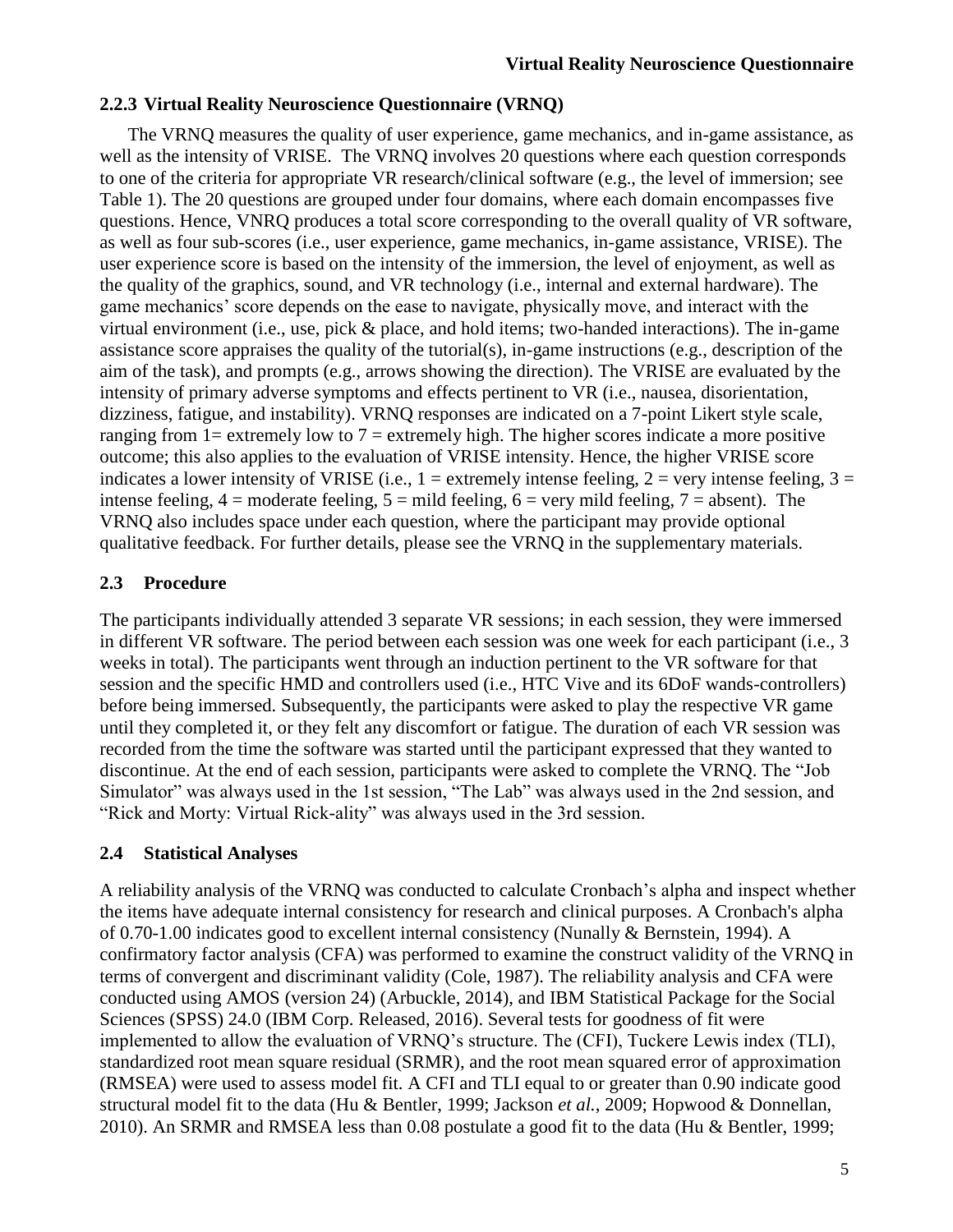Hopwood & Donnellan, 2010). Lastly, the variance of the results was assessed by dividing the  $\chi$ 2 by the degrees of freedom (df), which is an indicator of the sample distribution (Hu & Bentler, 1999; Jackson *et al.*, 2009; Hopwood & Donnellan, 2010).

The reliability and confirmatory factor analyses were conducted based on 120 observations (40 participants \* 3 sessions with different software). The a priori sample size calculator for structural equation models was used to calculate the minimum sample size for model structure. This calculator uses the error function formula, the lower bound sample size formula for a structural equation model, and the normal distribution cumulative distribution function (Soper, 2019a), which are in perfect agreement with the recommendations for statistical power analysis for the behavioral sciences (Cohen, 2013). A sample size of 100 observations was suggested as the minimum for conducting CFA to examine the model structure with statistical power equal to or greater than 0.80. Hence, the 120 observations in our sample appear adequate to conduct a CFA with statistical power equal to or greater than 0.80.

Bayesian Pearson correlation analyses were conducted to examine whether any of the demographic variables were significantly associated with the VRNQ total score and sub-scores, or the length of the VR sessions. Bayesian paired samples t-tests were performed to investigate possible differences between each session's duration, as well as the VRNQ results for each VR game. Also, a Bayesian independent samples t-test examined whether there were any differences between gamers and nongamers in the duration of the session. Lastly, a Bayesian linear regression was performed to examine the predictors of VRISE, where the Jeffreys–Zellner–Siow (JZS) mixed g-prior was used for the selection of the best model. JZS has the computational advantages of a g-prior in conjunction with the theoretical advantages of a Cauchy prior, which are valuable in variable selection for the best model (Liang *et al.*, 2008; Rouder & Morey, 2012). For all the analyses, a Bayes Factor (BF<sub>10</sub>)  $\geq$  10 was set for statistical inference, which indicates strong evidence in favor of the alternative hypothesis (Rouder & Morey, 2012; Wetzels & Wagenmakers, 2012; Marsman & Wagenmakers, 2017). All the Bayesian analyses were performed using JASP (Version 0.8.1.2) (JASP Team, 2017). The Bayesian Pearson correlation analyses and Bayesian linear regression analysis were conducted based on 120 observations (40 participants \* 3 different software sessions). The post-hoc statistical power calculator was used to calculate the observed power of the best model using Bayesian linear regression analysis (Soper, 2019b).

# **3 Results**

# **3.1 Reliability Analysis & CFA**

The reliability analysis demonstrated good to excellent Cronbach's  $\alpha$  for each domain of the VRNQ (i.e., user experience -  $\alpha = 0.89$ , game mechanics -  $\alpha = 0.89$ , in-game assistance -  $\alpha = 0.90$ , VRISE - $\alpha = 0.89$ ; see Table 2), which indicate very good internal reliability (Nunally & Bernstein, 1994). VRNQ's fit indices are displayed in Table 2 with their respective thresholds. The χ2/df was 1.61, which indicates good variance in the sample (Hu & Bentler, 1999; Jackson *et al.*, 2009; Hopwood & Donnellan, 2010). Both CFI and TLI were close to 0.95, which suggest a good fit for the VRNQ model (Hu & Bentler, 1999; Jackson *et al.*, 2009; Hopwood & Donnellan, 2010). Comparably, SPMR and RMSEA values were between 0.06 and 0.08, which also support a good fit (Hu & Bentler, 1999; Jackson *et al.*, 2009; Hopwood & Donnellan, 2010). The VRNQ's path diagram is displayed in Figure 1, where from left to right are depicted the correlations among the factors/domains of the VRNQ, the correlations between each factor/domain and its items, and the error terms for each item. The VRNQ items/questions are efficiently associated with their respective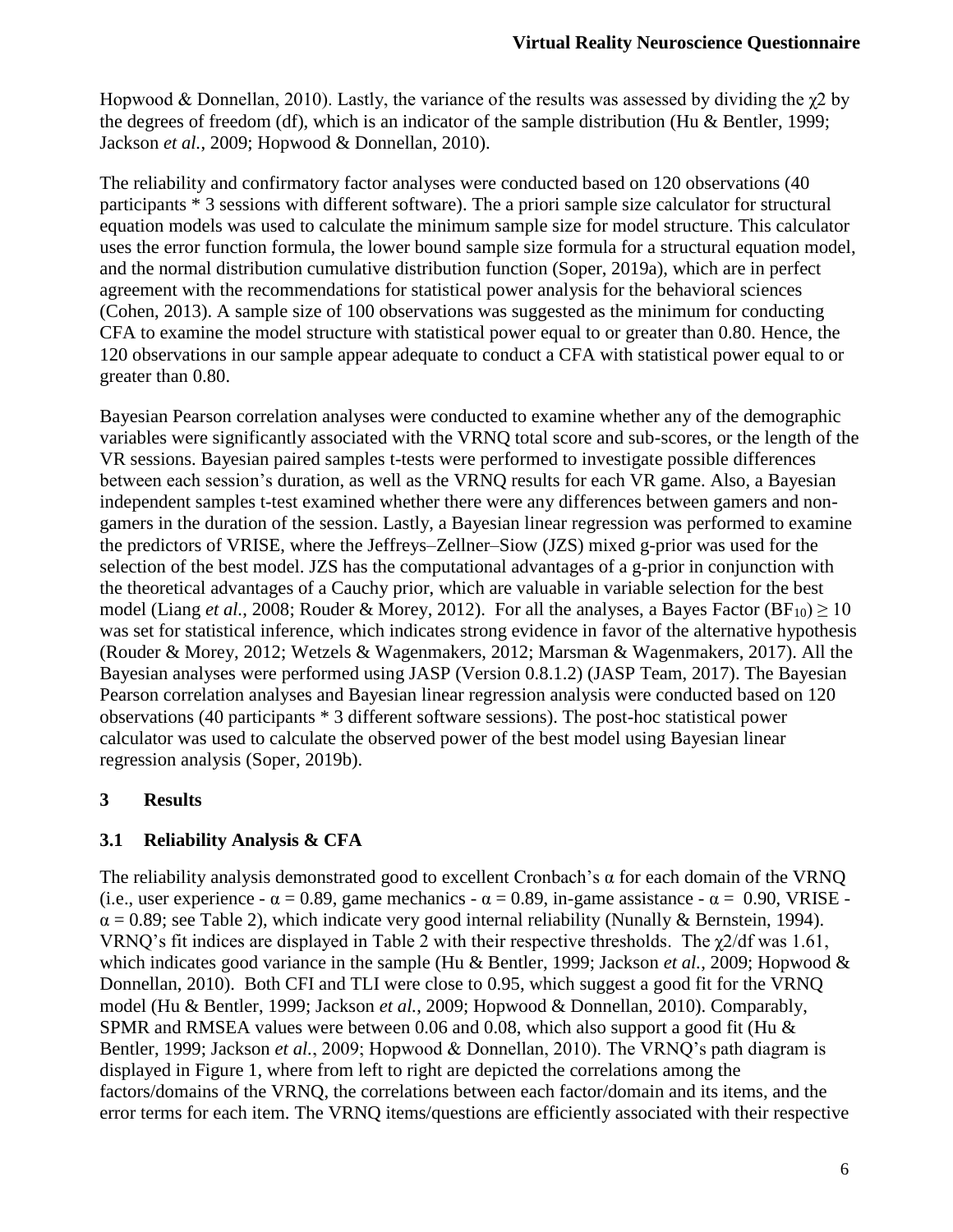factor/domain, which shows good convergent validity (Cole, 1987). Furthermore, there was not any significant correlation amongst the factors/domains, which indicates good discriminant validity (Cole, 1987).

| <b>Statistics</b>                               | <b>Thresholds</b> | <b>Results</b> |
|-------------------------------------------------|-------------------|----------------|
|                                                 |                   | $USER - 0.886$ |
| Cronbach's $\alpha$                             | $\geq 0.70$       | $GM - 0.888$   |
|                                                 |                   | $GA - 0.895$   |
|                                                 |                   | $VR - 0.891$   |
| $\chi^2/df$                                     | $\leq 2.00$       | 1.610          |
| Comparative Fit Index (CFI)                     | $\geq 0.90$       | 0.954          |
| Tuckere Lewis Index (TLI)                       | $\geq 0.90$       | 0.938          |
| Standardised root mean square residual (SRMR)   | < 0.08            | 0.076          |
| Root mean square error of approximation (RMSEA) | $\leq 0.08$       | 0.071          |

Table 2. Internal Reliability and Goodness of Fit for the VRNQ

*VRNQ Domains: USER = user experience; GM = game mechanics; GA = in-game assistance; VR = VRISE*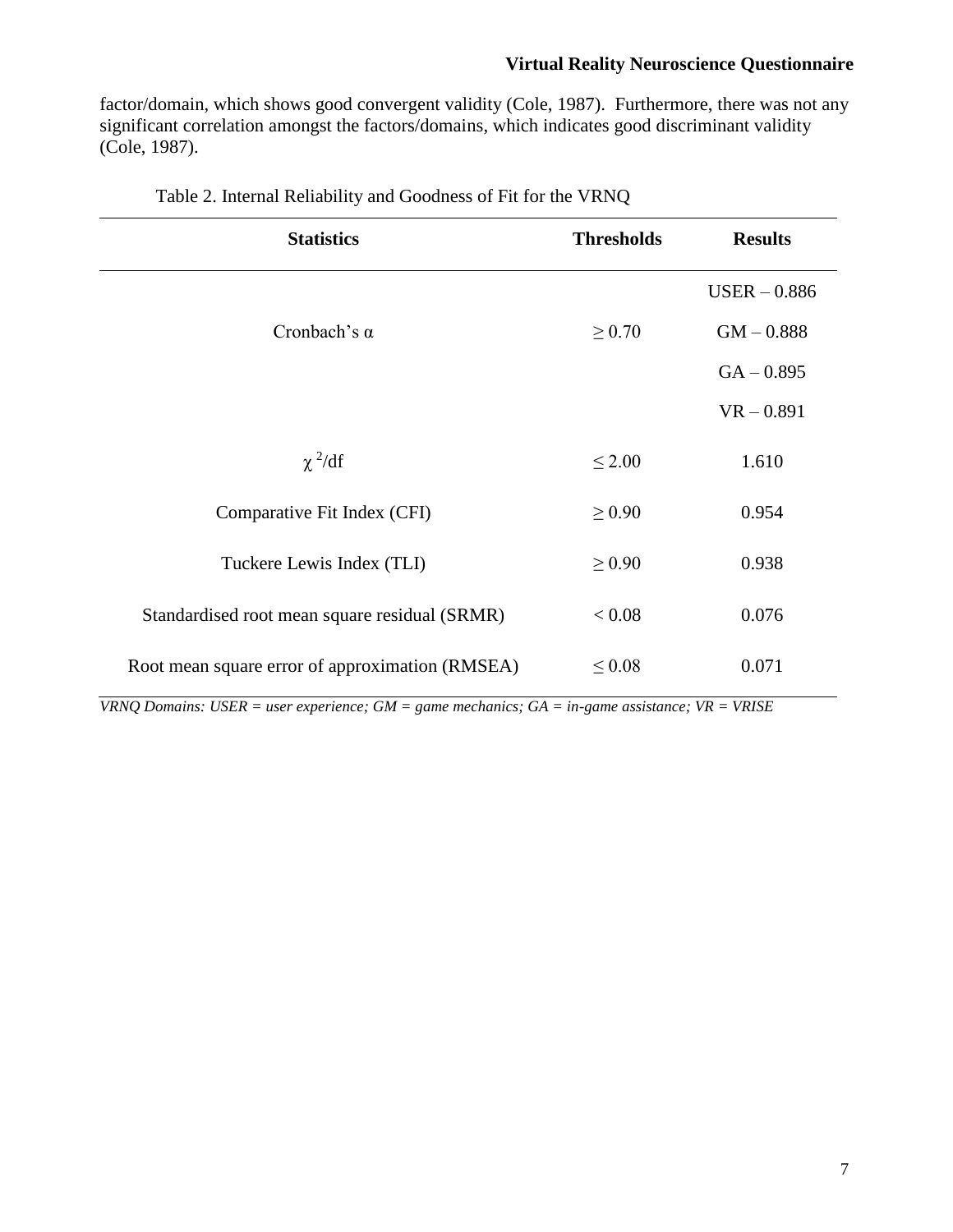

Figure 1. CFA: Model's Path Diagram

*From left to right: the structural model illustrates the associations between VRNQ domains (paths with double headed arrows) and between each VRNQ domain and its items. At the right there are the error terms (e) for each item; USER = user experience; GM = game mechanics; GA = in-game assistance; VR = VRISE*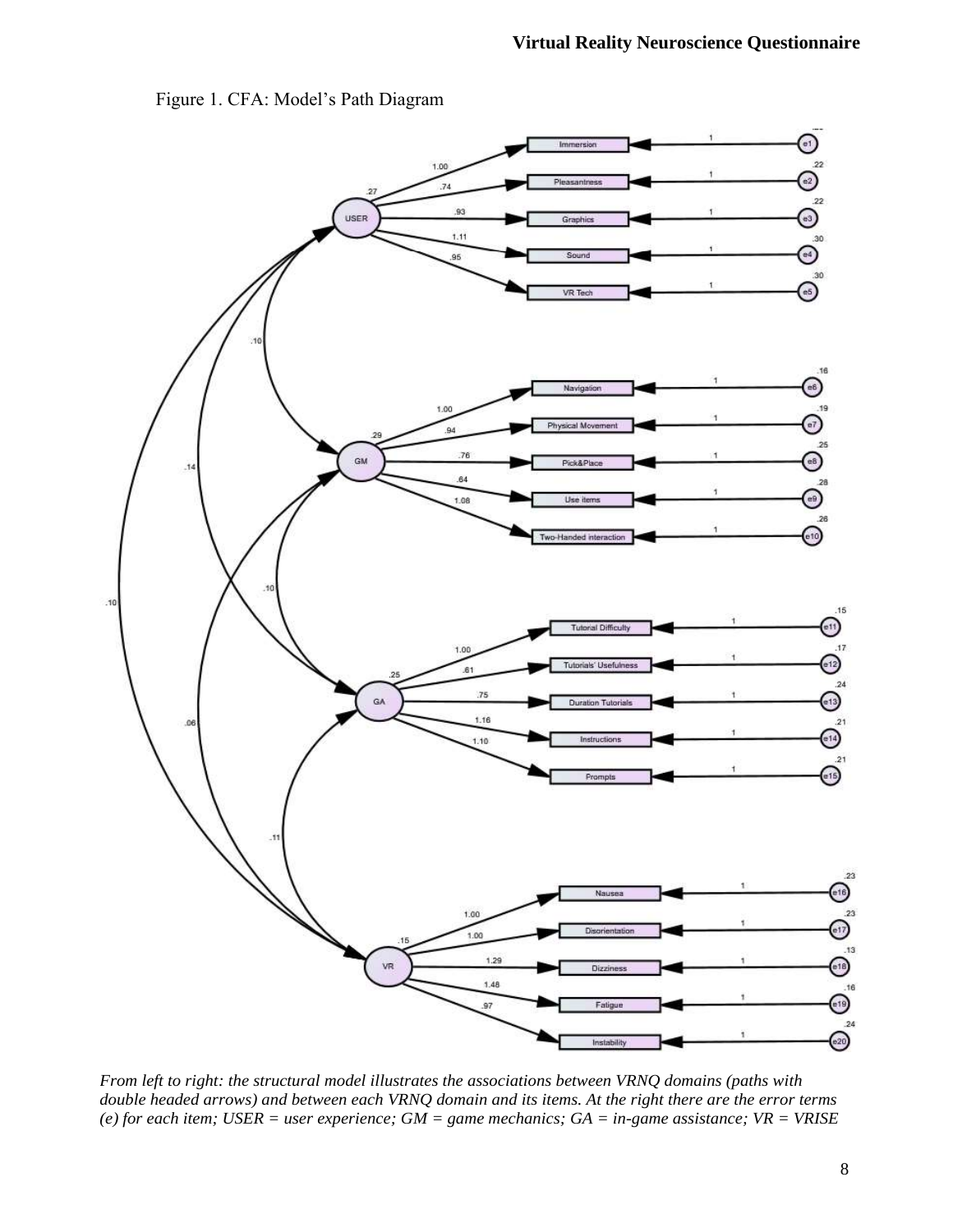# **3.2 Descriptive Statistics of Sessions' Duration and VRNQ Scores**

The descriptive statistics for the sessions' durations and the VRNQ scores are displayed in Table 3. In session 1, the participants were immersed for 59.65 (8.42) minutes. In session 1, the average time of gamers seems more than the average time of non-gamers (Table 3). In session 2, the participants spent 64.72 (6.24) minutes (Table 3). In session 3, gamers spent 70.44 (7.78) minutes, while nongamers spent 65.73 (6.75) minutes (Table 3). The average total score of the VRNQ for all software was 126.30 (7.55) (maximum score is 140), where gamers and non-gamers scores did not appear to differ. Similarly, the median scores for each domain were 30-32 out of 35, where again gamers and non-gamers scores did not appear to differ. Importantly, all the VRISE scores (per item) for both gamers and non-gamers were equal to 5 (i.e., mild feeling), or 6 (i.e., very mild feeling), or 7 (absent feeling). The vast majority of scores were equal to 6 (i.e., very mild feeling) or 7 (absent feeling) (see Figure 2).

# **3.3 Minimum and Parsimonious Cut-off Scores of VRNQ**

Cut-off scores were calculated for the VRNQ total score and sub-scores to inspect the suitability of the assessed VR software (see Table 4). In the VRNQ, the ordinal 1-3 responses are paired with negative qualities, response 4 is paired with neutral/moderate qualities, and 5-7 responses are paired with positive qualities (see Supplementary Material). The minimum cut-offs suggest that if the median of the responses is 25 for every sub-score, and 100 in the total score (i.e., at least a median of 5 for every item), then the VRNQ outcomes indicate that the evaluated VR software is of an adequate quality not to cause any significant VRISE. Furthermore, the parsimonious cut-offs suggest that, if the median of the responses is 30 for every sub-score, and 120 for the total score (i.e., at least a median of 6 for every item) then the utilization of the parsimonious cut-offs more robustly supports the suitability of the VR software. The minimum and parsimonious cut-offs hence appear adequate to guarantee the safety, pleasantness, and appropriateness of the VR software for research and/or clinical purposes.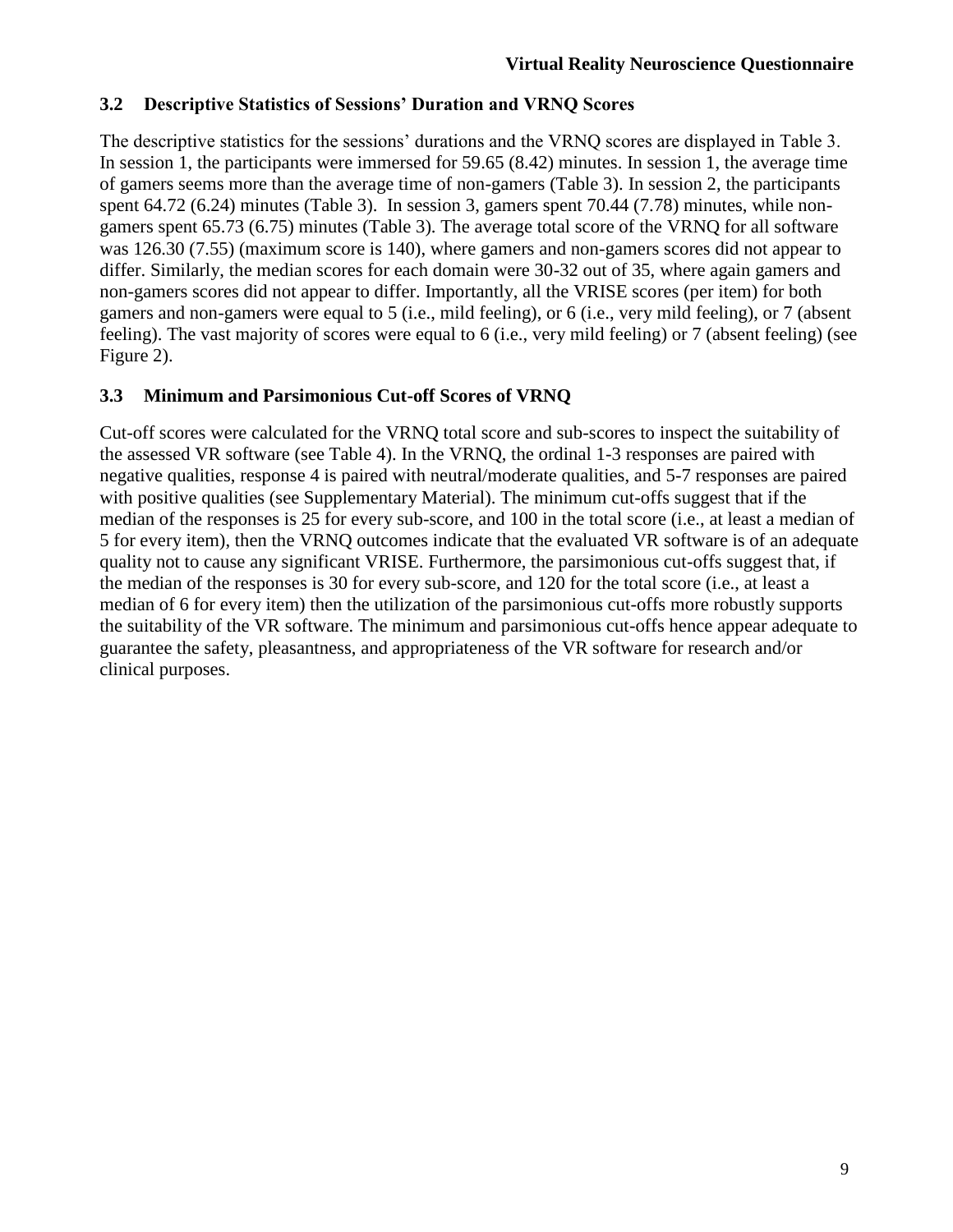|                                              | Group      | N  | Mean (SD)      | <b>SE</b> |
|----------------------------------------------|------------|----|----------------|-----------|
|                                              |            |    |                |           |
|                                              | Gamers     | 18 | 199.39 (13.63) | 3.21      |
| <b>Total Duration</b>                        | Non-Gamers | 22 | 186.36 (11.76) | 2.51      |
|                                              | Total      | 40 | 192.2 (14.09)  | 2.23      |
| <b>Duration of Session 1</b>                 | Gamers     | 18 | 65.61 (7.14)   | 1.68      |
|                                              | Non-Gamers | 22 | 54.77 (5.91)   | 1.26      |
|                                              | Total      | 40 | 59.65 (8.42)   | 1.33      |
| <b>Duration of Session 2</b>                 | Gamers     | 18 | 63.33(6.16)    | 1.45      |
|                                              | Non-Gamers | 22 | 65.86 (6.21)   | 1.32      |
|                                              | Total      | 40 | 64.72 (6.24)   | 0.99      |
|                                              | Gamers     | 18 | 70.44 (7.78)   | 1.83      |
| <b>Duration of Session 3</b>                 | Non-Gamers | 22 | 65.73(6.75)    | 1.44      |
|                                              | Total      | 40 | 67.85 (7.52)   | 0.69      |
|                                              |            |    |                |           |
| <b>VRNQ Total Score</b>                      | Gamers     | 18 | 127.2 (7.32)   | 0.99      |
| Out of 140<br>(Across 3 Sessions)            | Non-Gamers | 22 | 125.6(7.71)    | 0.95      |
|                                              | Total      | 40 | 126.3(7.55)    | 0.69      |
| <b>User's Experience (Across 3 Sessions)</b> | Gamers     | 18 | 31.37(2.73)    | 0.34      |
| Out of 35                                    | Non-Gamers | 22 | 30.91 (2.73)   | 0.37      |
|                                              | Total      | 40 | 31.12(2.73)    | 0.25      |
|                                              |            |    |                |           |
| <b>Game Mechanics (Across 3 Sessions)</b>    | Gamers     | 18 | 31.50 (2.68)   | 0.37      |
| Out of 35                                    | Non-Gamers | 22 | 31.32(2.61)    | 0.32      |
|                                              | Total      | 40 | 31.40 (2.63)   | 0.24      |
| <b>In-Game Assistance</b>                    | Gamers     | 18 | 31.70 (2.59)   | 0.35      |
| (Across 3 Sessions)                          | Non-Gamers | 22 | 31.65 (2.52)   | 0.31      |
| Out of 35                                    | Total      | 40 | 31.68 (2.54)   | 0.23      |
|                                              |            |    |                |           |
| <b>VRISE</b><br>(Across 3 Sessions)          | Gamers     | 18 | 32.67(2.17)    | 0.30      |
| Out of 35                                    | Non-Gamers | 22 | 31.71 (2.56)   | 0.32      |
|                                              | Total      | 40 | 32.14 (2.43)   | 0.22      |

Table 3. Descriptive Statistics: Duration of VR Sessions and VRNQ Scores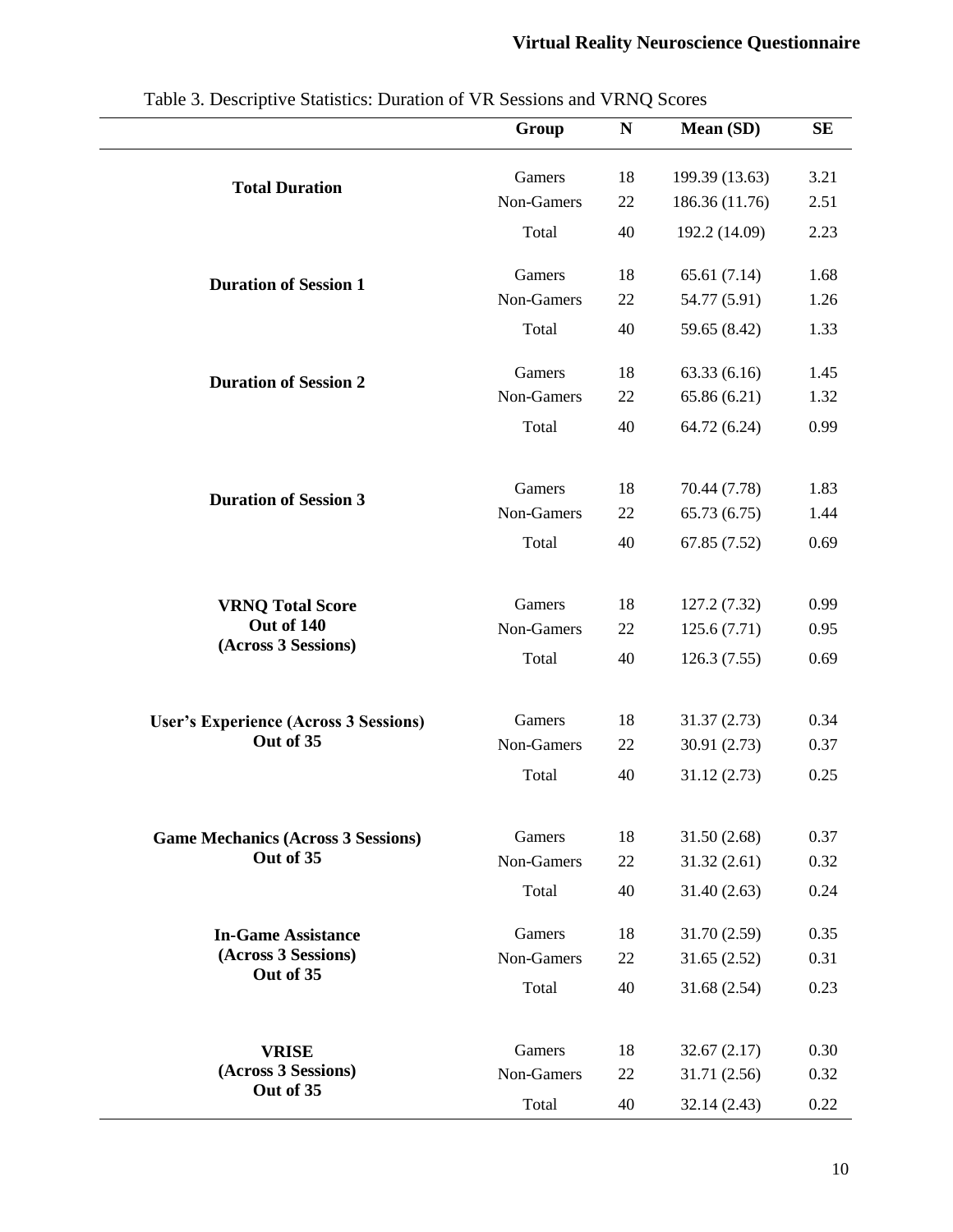

Figure 2. VRISE Intensity in VR Sessions as Measured by VRNQ

*Median scores of VRISE items of VRNQ; VRNQ Minimum Cut-off (* $\geq$ *); VRNQ Parsimonious Cut-off (* $\geq$ *); 1 = Extreme intense feeling; 2 = Very intense feeling; 3 = Intense feeling; 4 = Moderate feeling; 5 = Mild feeling; 6 = Very mild feeling; 7 = Absent feeling*

| <b>Score</b>              | <b>Minimum Cut-offs</b> | <b>Parsimonious Cut-offs</b> |
|---------------------------|-------------------------|------------------------------|
| <b>User Experience</b>    | $\geq$ 25/35            | $\geq 30/35$                 |
| <b>Game Mechanics</b>     | $\geq$ 25/35            | $\geq$ 30/35                 |
| <b>In-Game Assistance</b> | $\geq$ 25/35            | $\geq$ 30/35                 |
| <b>VRISE</b>              | $\geq$ 25/35            | $\geq$ 30/35                 |
| <b>VRNQ Total Score</b>   | >100/140                | $\geq$ 120/140               |

# Table 4. VRNQ Cut-offs

*The median of each sub-score and totals scores should meet the suggested cut-offs to support that the evaluated VR software has an adequate quality without any significant VRISE. The utilisation of the parsimonious cut-offs more robustly supports the suitability of the VR software.*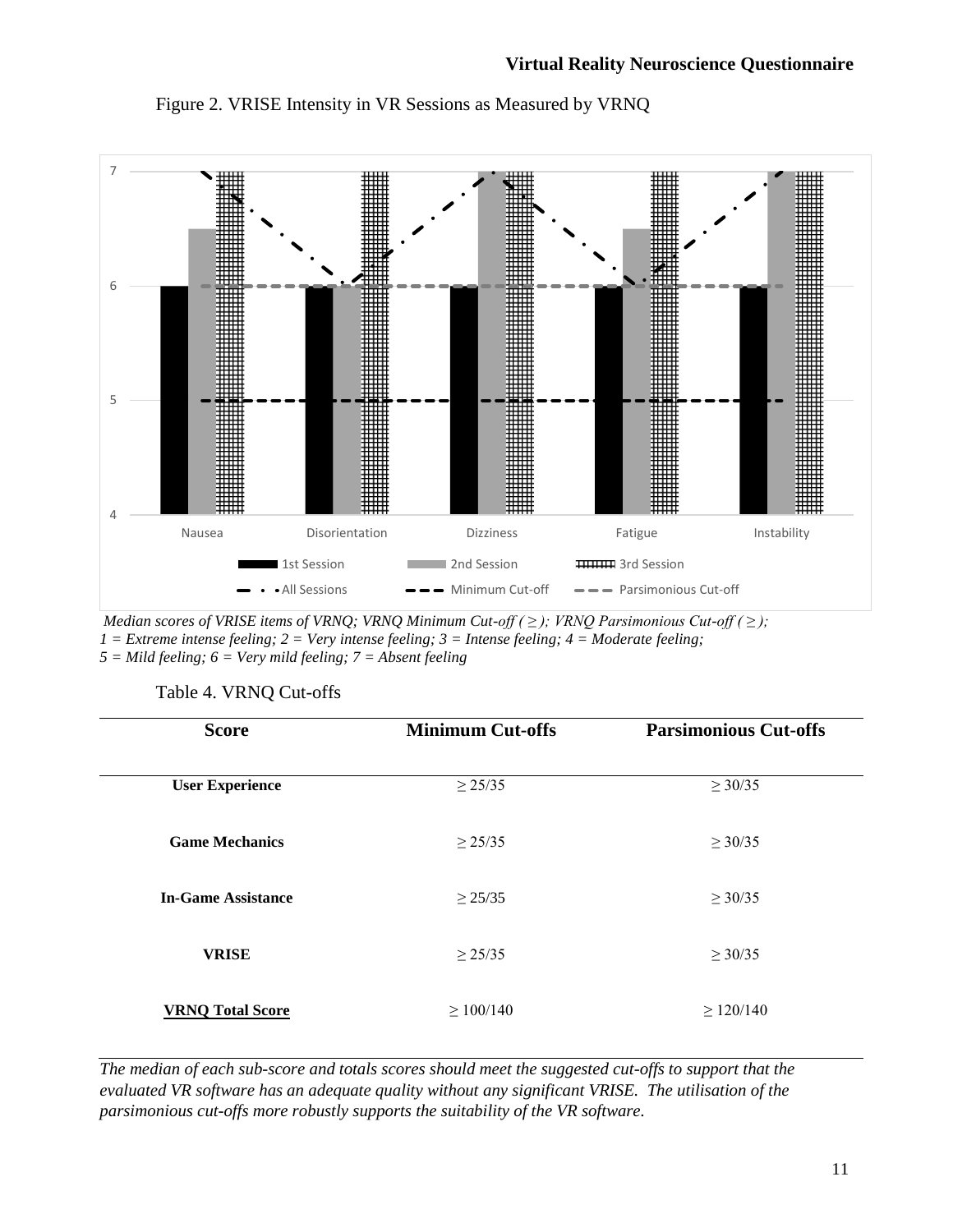#### **3.4 Bayesian T-Tests**

The Bayesian independent samples t-test between gamers and non-gamers indicated that the former spent significantly more time in VR across the total duration for the 3 sessions ( $BF_{10} = 14.99$ ), as well as the duration of the 1st session ( $BF_{10} = 2,532$ ; see Table 4) (Wetzels & Wagenmakers, 2012; Marsman & Wagenmakers, 2017). The difference is much smaller in the total duration than the difference in the 1st session. Thus, the difference between the gamers and non-gamers in the total duration appears to be driven by the substantial difference in the1st session's duration (see Table 5). Conversely, the Bayesian paired samples t-test (i.e., differences between the VR games) indicated significant differences in the total score and every sub-score of VRNQ (see Table 6) between the VR software. The VR software in the 3rd session was evaluated higher than the VR software in the 1st and 2nd sessions, while the VR software in the 2nd session was rated better than the VR software in the 1st session. There was also an important difference between the duration of the 3rd session (longer) and the duration of the 1st session (shorter;  $BF_{10} = 103,568$ ), while there was not a substantial difference between the duration of the 2nd and 3rd sessions ( $BF_{10} = 2.78$ ), as well as between the duration of 1st and 2nd sessions ( $BF_{10} = 7.05$ ; see Table 6) (Wetzels & Wagenmakers, 2012; Marsman & Wagenmakers, 2017).

| <b>Variables</b>          | <b>Significance</b> | $BF_{10}$ | error $\%$   |
|---------------------------|---------------------|-----------|--------------|
| Age                       |                     | 0.323     | 0.006        |
| Education                 |                     | 0.325     | 0.006        |
| <b>Total Duration</b>     | ∗                   | 14.987    | $7.044e - 6$ |
| <b>Session 1 Duration</b> | $***$               | 2531.886  | $7.491e - 8$ |
| <b>Session 2 Duration</b> |                     | 0.595     | 0.006        |
| <b>Session 3 Duration</b> |                     | 1.580     | 0.003        |
| <b>VRNQ Total</b>         |                     | 0.425     | 0.007        |
| User's Experience         |                     | 0.359     | 0.006        |
| <b>Game Mechanics</b>     |                     | 0.315     | 0.006        |
| In-Game Assistance        |                     | 0.315     | 0.006        |
| <b>VRISE</b>              |                     | 0.745     | 0.003        |

| Table 5. Bayesian Independent Samples T-Test: Gamers against Non-Gamers |  |  |  |
|-------------------------------------------------------------------------|--|--|--|
|                                                                         |  |  |  |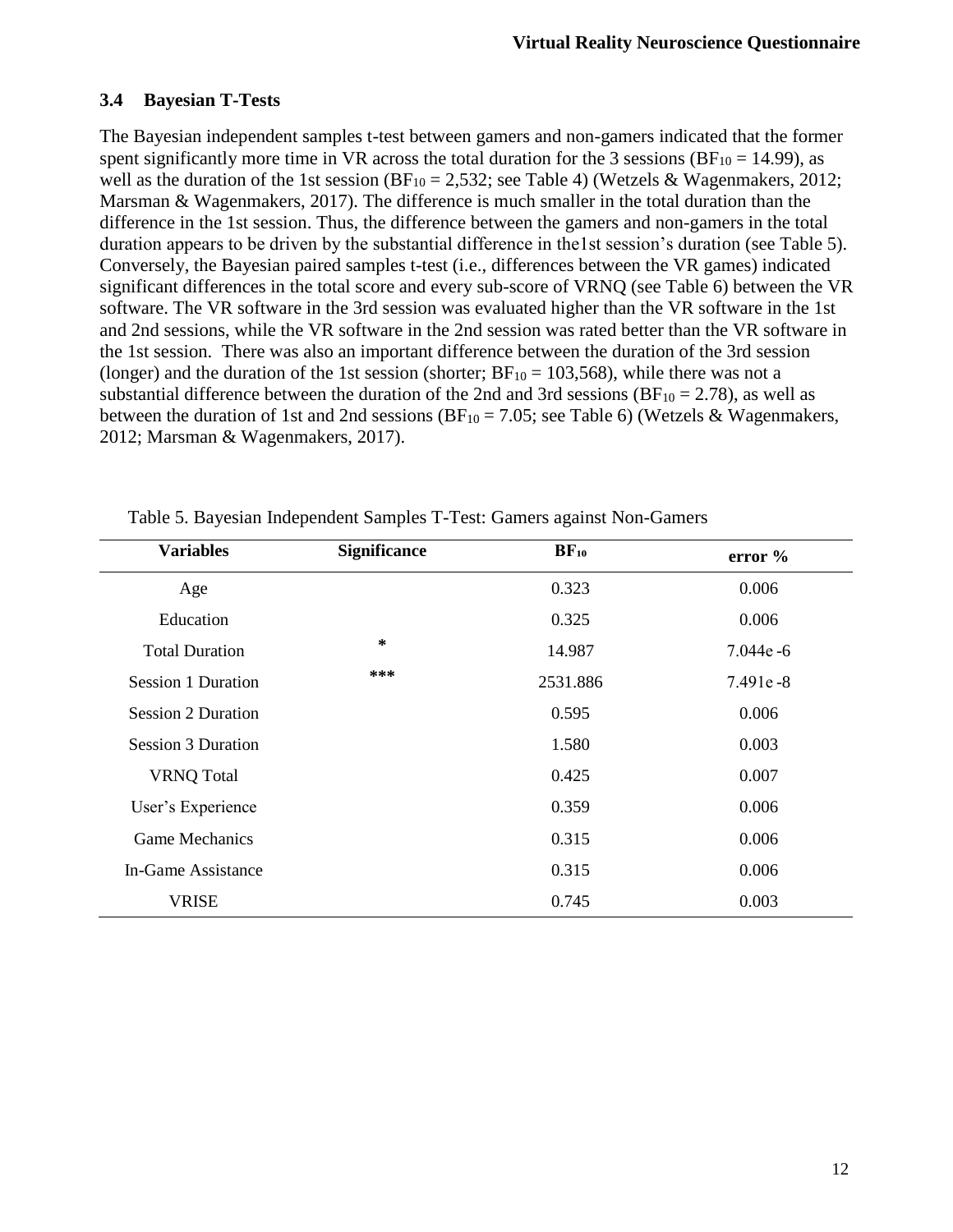|                                   | <b>Pairs</b>                      | <b>Significance</b> | $BF_{10}$     | error %          |
|-----------------------------------|-----------------------------------|---------------------|---------------|------------------|
| <b>Session 2 Duration</b>         | <b>Session 1 Duration</b>         |                     | 7.049         | $\sim 0.001$     |
| <b>Session 3 Duration</b>         | <b>Session 2 Duration</b>         |                     | 2.783         | $\sim$ 3.276e -4 |
| <b>Session 3 Duration</b>         | <b>Session 1 Duration</b>         | ***                 | 103568.858    | <b>NaN</b>       |
| S3 VRNQ Total                     | S2 VRNQ Total                     | ***                 | $6.942e + 12$ | <b>NaN</b>       |
| S3 VRNQ Total                     | S1 VRNQ Total                     | ***                 | $3.520e + 20$ | <b>NaN</b>       |
| S2 VRNQ Total                     | S1 VRNQ Total                     | ***                 | $8.500e + 17$ | <b>NaN</b>       |
| <b>S3 VRISE</b>                   | <b>S2 VRISE</b>                   | ***                 | 22075.036     | <b>NaN</b>       |
| <b>S3 VRISE</b>                   | <b>S1 VRISE</b>                   | ***                 | $1.322e + 10$ | <b>NaN</b>       |
| <b>S2 VRISE</b>                   | <b>S1 VRISE</b>                   | ***                 | $1.160e + 7$  | <b>NaN</b>       |
| S <sub>3</sub> In-Game Assistance | S <sub>2</sub> In-Game Assistance | ***                 | 207216.904    | <b>NaN</b>       |
| S <sub>2</sub> In-Game Assistance | S1 In-Game Assistance             | ***                 | $1.197e + 7$  | <b>NaN</b>       |
| S3 In-Game Assistance             | S1 In-Game Assistance             | ***                 | $8.028e + 10$ | <b>NaN</b>       |
| S <sub>3</sub> Game Mechanics     | S <sub>2</sub> Game Mechanics     | ***                 | 274310.417    | <b>NaN</b>       |
| S <sub>2</sub> Game Mechanics     | S1 Game Mechanics                 | ***                 | $4.883e + 14$ | <b>NaN</b>       |
| S <sub>3</sub> Game Mechanics     | S1 Game Mechanics                 | ***                 | $2.876e + 14$ | <b>NaN</b>       |
| S3 User's Experience              | S2 User's Experience              | ***                 | $2.873e + 7$  | <b>NaN</b>       |
| S3 In-Game Assistance             | S1 User's Experience              | ***                 | $2.597e + 7$  | <b>NaN</b>       |
| S2 User's Experience              | S1 User's Experience              | ***                 | $1.708e + 6$  | <b>NaN</b>       |

 $BF_{10} = Bayes Factor$ ; \* $BF_{10} > 10$ , \*\* $BF_{10} > 30$ , \*\*\* $BF_{10} > 100$ ;  $SI = Session 1$ ;  $S2 = Session 2$ ;

*S3 = Session 3.* 

#### **3.5 Bayesian Pearson Correlation Analyses & Regression Analysis**

The Bayesian Pearson correlation analyses did not show any significant correlation between age and any of the VRNQ scores, between age and duration of the sessions, between education and any of the VRNQ scores, or between education and duration of the sessions. However, the duration of the session was positively correlated with the total VRNQ score  $(BF_{10} = 81.54; r(120) = 0.310, p < .001)$ . Furthermore, the VRISE score substantially correlated with the following VRNQ items: immersion, pleasantness, graphics, sound, pick & place, tutorial's difficulty, tutorial's usefulness, tutorial's duration, instructions, and prompts (see Table 7). In contrast, VRISE did not significantly correlate with the following VRNQ items: VR tech, navigation, physical movement, use items, or two-handed interactions (see Table 7). Moreover, the Bayesian regression analysis indicated the five best models that predicted the VRNQ's VRISE score (see Table 8). The best model includes the following items from the VRNQ: immersion, graphics, sound, instructions, and prompts. All the predictors exceeded the prior inclusion probabilities (see Figure 3). The best model showed a  $BF_M = 117.42$ , whereas the second-best model displayed a  $BF_M = 56.40$  (see Table 8); hence, the difference between the best model compared to the second-best model was robust (Rouder & Morey,2012; Wetzels & Wagenmakers, 2012; Marsman & Wagenmakers, 2017). Also, the best model has an  $R^2 = 0.324$  (see Table 8), which postulates that the model explains the 32.4% of the variance of VRISE score (Rouder & Morey,2012; Wetzels & Wagenmakers, 2012). Lastly, the post-hoc statistical power analysis for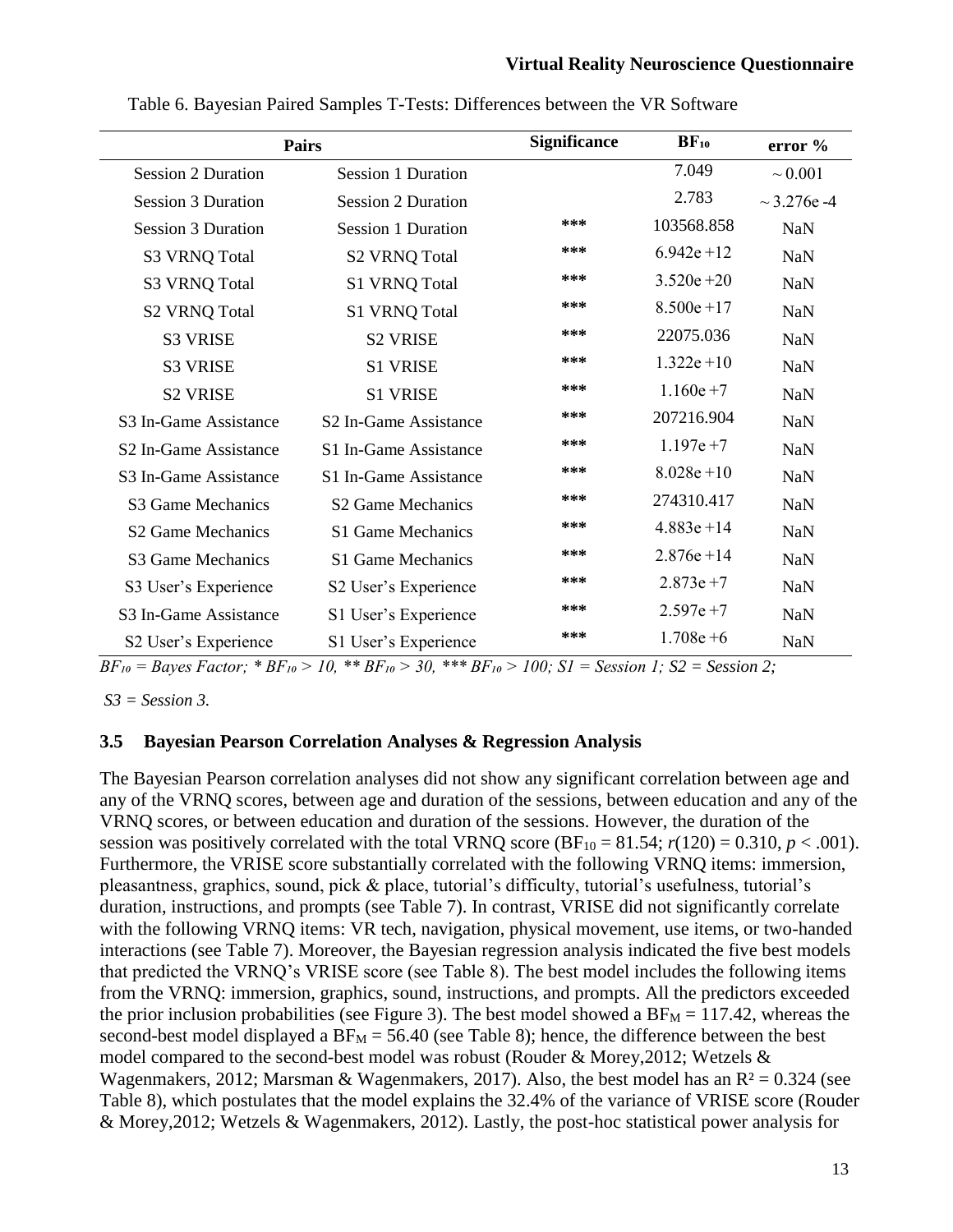the best model indicated an observed statistical power of 0.998, p <.001, which postulates a high efficiency, precision, reproducibility, and reliability of the regression analysis and results (Button *et al.*, 2013; Cohen, 2013).

|              | <b>Pairs</b>                  | <b>Significance</b> | $BF_{10}$  | r     |
|--------------|-------------------------------|---------------------|------------|-------|
| <b>VRISE</b> | Immersion                     | ***                 | 1226.538   | 0.371 |
| <b>VRISE</b> | Pleasantness                  | $\ast$              | 20.504     | 0.273 |
| <b>VRISE</b> | Graphics                      | ***                 | 1629.195   | 0.377 |
| <b>VRISE</b> | Sound                         | ***                 | 18586.578  | 0.421 |
| <b>VRISE</b> | VR Tech                       |                     | 5.094      | 0.228 |
| <b>VRISE</b> | Navigation                    |                     | 4.808      | 0.226 |
| <b>VRISE</b> | <b>Physical Movement</b>      |                     | 2.229      | 0.197 |
| <b>VRISE</b> | Pick & Place                  | ***                 | 175.087    | 0.329 |
| <b>VRISE</b> | Use Items                     |                     | 0.405      | 0.109 |
| <b>VRISE</b> | <b>Two-Handed Interaction</b> |                     | 0.506      | 0.123 |
| VRISE        | <b>Tutorial Difficulty</b>    | ***                 | 28252.587  | 0.428 |
| <b>VRISE</b> | <b>Tutorials Usefulness</b>   | ***                 | 161.949    | 0.327 |
| <b>VRISE</b> | Tutorials' Duration           | ***                 | 128.539    | 0.322 |
| <b>VRISE</b> | Instructions                  | ***                 | 952.871    | 0.366 |
| <b>VRISE</b> | Prompts                       | ***                 | 706510.726 | 0.476 |

| Table 7. Bayesian Pearson Correlations Analyses: VRISE Score with VRNQ Items |  |  |  |
|------------------------------------------------------------------------------|--|--|--|
|------------------------------------------------------------------------------|--|--|--|

*BF*<sub>*i*</sub><sup>*o*</sup> = *Bayes Factor;* \* *BF*<sub>*i*</sub><sup>*o*</sup> > 10, \*\* *BF*<sub>*i*</sub><sup>∂</sup> > 30, \*\*\* *BF*<sub>*i*</sub><sup>∂</sup> > 100*;*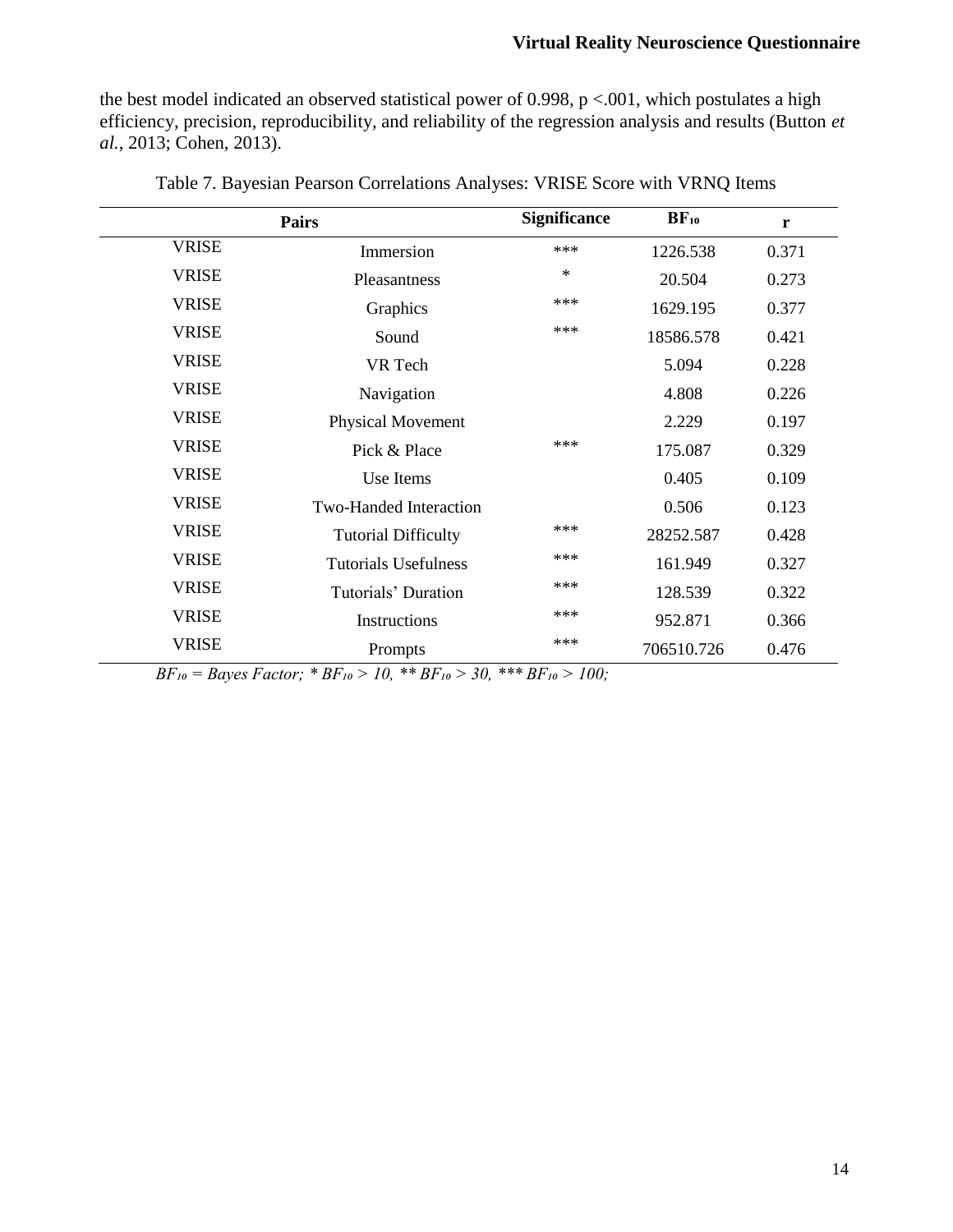| <b>Models</b>                                                                                                       | P(M)  | P(M data) | $BF_M$          | $BF_{10}$ | $\mathbf{R}^2$ |
|---------------------------------------------------------------------------------------------------------------------|-------|-----------|-----------------|-----------|----------------|
| $P$ rompts + Sound + Graphics + Immersion + Instructions                                                            | 0.004 | 0.304     | 117.42<br>***   | 1.000     | 0.324          |
| $P$ rompts + Graphics + Immersion + Instructions + Pleasantness                                                     | 0.004 | 0.173     | 56.47<br>$**$   | 0.571     | 0.317          |
| Prompts + Sound + Graphics + Immersion + Instructions + Pick $\&$<br>Place                                          | 0.004 | 0.161     | 43.15<br>$\ast$ | 0.443     | 0.330          |
| $P$ rompts + Sound + Graphics + Immersion + Instructions + Pick<br>$\&$ Place + Tutorials Usefulness + Pleasantness | 0.021 | 0.123     | 6.62            | 0.072     | 0.337          |
| Prompts + Graphics + Immersion + Instructions + Pick & Place +<br>Tutorials Usefulness + Pleasantness               | 0.008 | 0.077     | 10.72<br>*      | 0.121     | 0.329          |

Table 8. Models' Comparison: Predictors of VRISE score

 $P = Probability$ ;  $M = Model$ ;  $BF_M = Model$  *s* Bayesian Factor;  $*BF_M > 10$ ,  $**BF_M > 30$ ,  $***BF_M > 100$ ; *BF₁₀ = BF against null model*

Figure 3. Variables' Prior Inclusion Probabilities

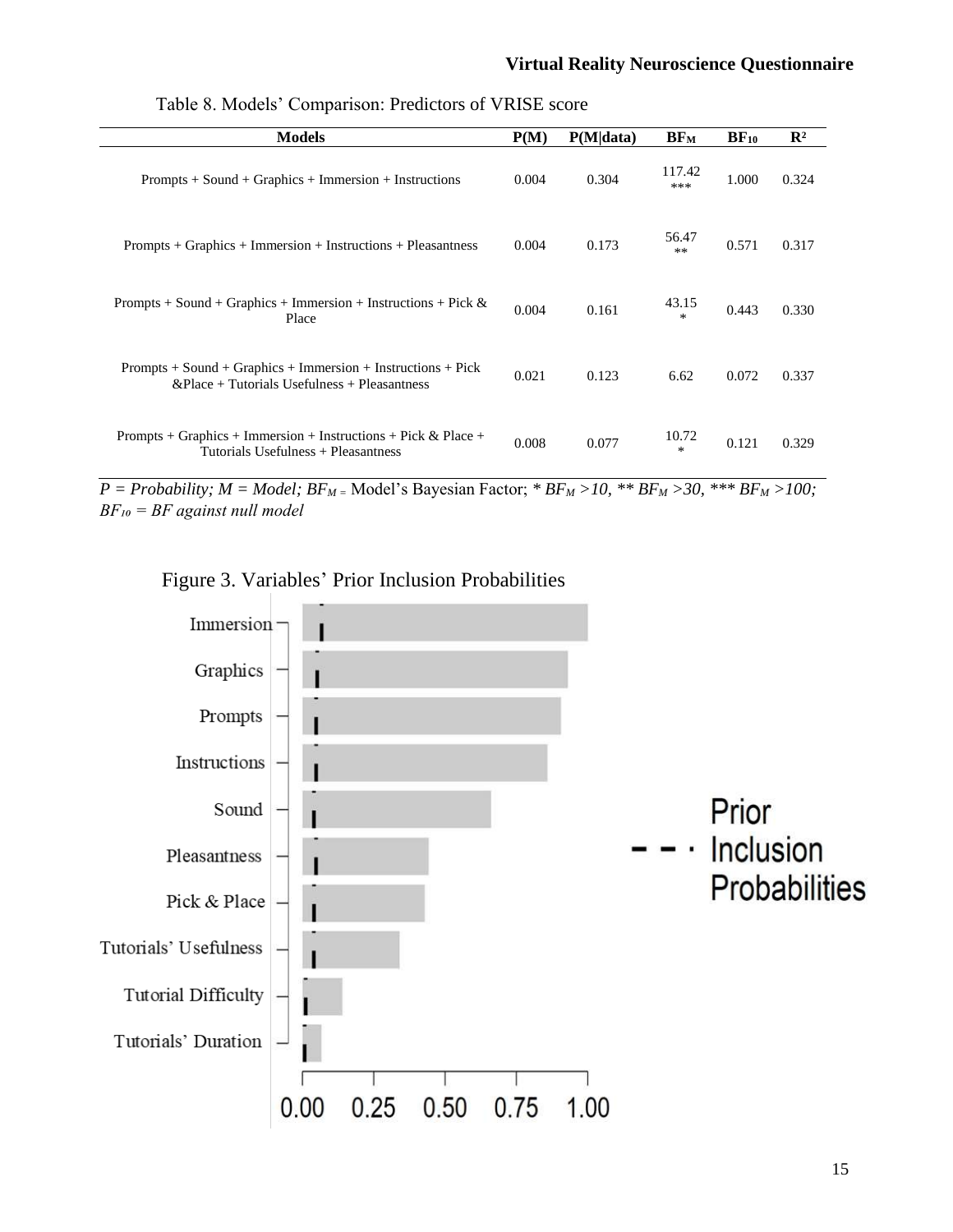#### **4 Discussion**

# **4.1 The VRNQ as a Research and Clinical Tool**

The VRNQ is a short questionnaire (5-10 minutes administration time) which assesses the quality of VR software in terms of user experience, game mechanics, in-game assistance, and VRISE. The values of the fit indices of CFA (i.e., CFI, TLI, SPMR and RMSEA) indicated that the VRNQ's structure was a good fit to the data, which postulates good construct validity for the VRNO (Hu  $\&$ Bentler, 1999; Jackson *et al.*, 2009; Hopwood & Donnellan, 2010). In addition, the construct validity of the VRNQ was supported by its convergent and discriminant validity (Cole, 1987). VRNQ items were strongly correlated with their grouping factor, which indicates robust convergent validity, while there were substantially poor correlations between the factors, which postulates very good discriminant validity (Cole, 1987). Furthermore, the Cronbach's  $\alpha$  for each VRNQ domain (i.e., user experience -  $\alpha = 0.89$ , game mechanics -  $\alpha = 0.89$ , in-game assistance -  $\alpha = 0.90$ , VRISE -  $\alpha = 0.89$ ; see Table 2) suggest very good construct validity (Nunally & Bernstein, 1994). Henceforth, the VRNQ emerges as a valid and suitable tool to evaluate the quality of the VR research/clinical software as well as the intensity of the adverse VRISE.

Furthermore, minimum and parsimonious cut-off scores were calculated for the VRNQ total score and sub-scores to inspect the suitability of the assessed VR software. The minimum cut-offs indicate the lowest acceptable quality that VR research/clinical software should be, while the parsimonious cut-offs are offered for more robust support of the VR software's suitability, which may be required in experimental and clinical designs with more conservative standards. However, the individual scores from the VRNQ may be modulated by individual differences and preferences unrelated to the quality of the software (Kortum & Peres, 2014). In addition, the VRNQ produces ordinal data; therefore, the median is the appropriate measure for their analysis (Harpe, 2015). Hence, the median VRNQ scores for the whole sample should be used to assess the VR software's quality effectively. Also, the medians of the VRNQ total score and sub-scores allow the generalisation of the results and comparison between different VR software (Kortum & Peres, 2014; Harpe, 2015). Researchers, clinicians, and/or research software developers should use the medians of the VRNQ total score and sub-scores to assess whether the implemented VR software exceed the minimum or parsimonious cut-offs. Hence, if the medians of the VRNQ sub-scores and totals score for VR research software meet the minimum cut-offs, then these results support the VR software's suitability. Likewise, if the medians of VRNQ sub-scores and totals score for VR research software meet the parsimonious cutoffs, then these results provide even stronger support for its suitability. However, median scores below these cut-offs suggest that the suitability of the VR software is questionable, but they do not indicate that this VR software is certainly unsuitable.

Also, VRNQ appears as an appropriate tool to measure both VRISE and VR software features compared to other questionnaires. The SSQ is the most implemented questionnaire in VR studies. However, the SSQ only considers the symptoms pertinent to simulator sickness and it does not assess software attributes (Kennedy *et al.*, 1993), while there is a dispute that simulator sickness symptomatology may not be the same as VRISE (Stanney *et al.*, 1997). Alternatively, Virtual reality sickness questionnaire (VRSQ) was recently developed (Kim *et al.*, 2018). The development of VRSQ was based on the SSQ, where the researchers attempted to isolate the items which are pertinent to VRISE (Kim *et al.*, 2018). However, their sample size was relatively small (i.e., 24 participants \* 4 sessions = 96 observations) (Kim *et al.*, 2018). Notably, the factor analyses of Kim *et al.*, (2018) accepted only items pertinent to oculomotor and disorientation components of SSQ, and rejected all the items pertinent to nausea (i.e.,7 items) (Kim *et al.*, 2018), while nausea is the most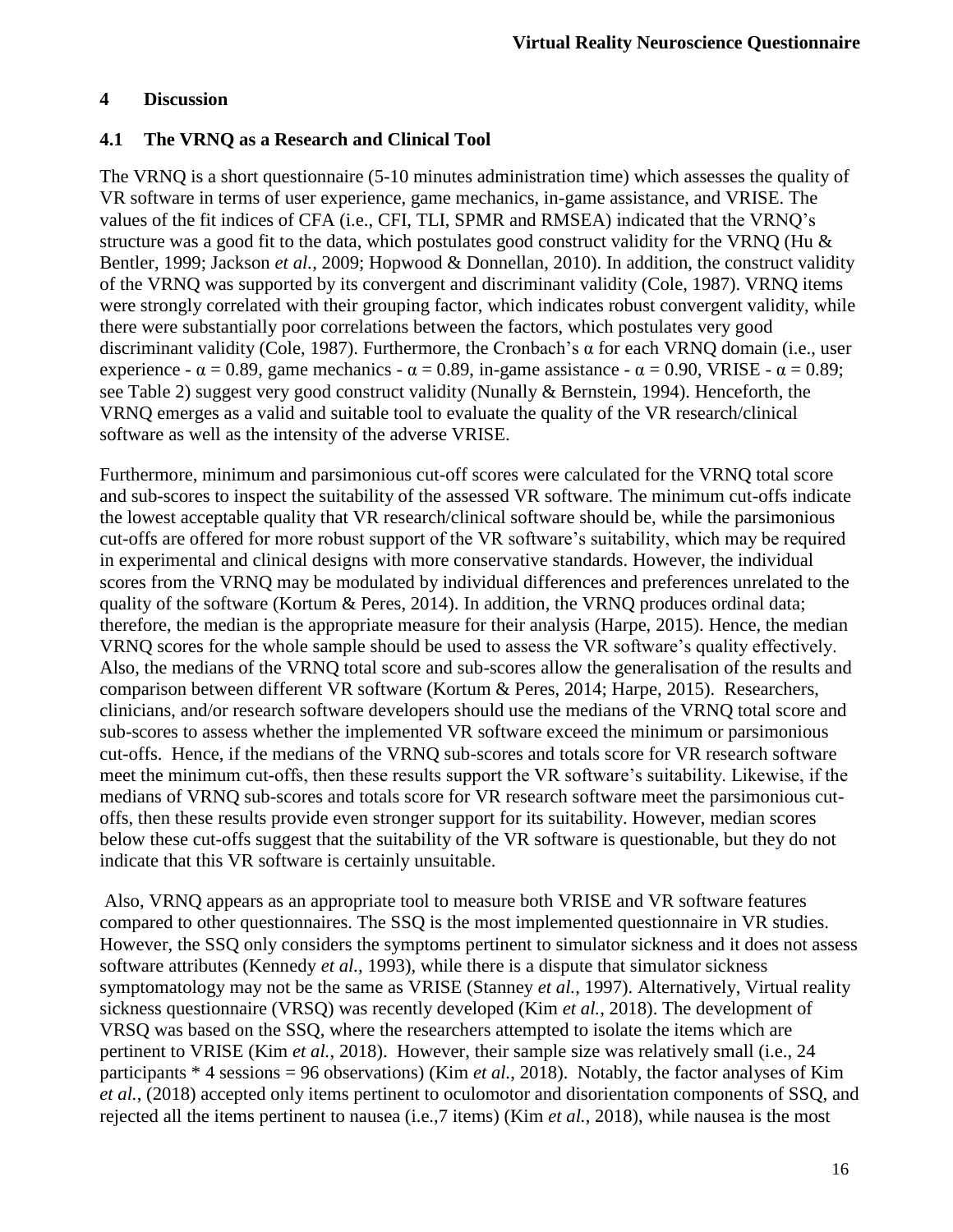frequent symptom in VRISE (Stanney *et al.*, 1997; Sharples *et al.*, 2008; Bohil *et al.*, 2011; de Franca & Soares, 2017; Palmisano *et al.*, 2017). Also, comparable to SSQ, VRSQ does not consider software features. Hence, the VRNQ appears to be the only valid and suitable tool to evaluate both the intensity of predominant VRISE and the quality of VR software features.

The VRNQ allows researchers to report the quality of VR software and/or the intensity of VRISE in their VR studies. However, an in-depth assessment of the numerous software features requires a questionnaire with more than the 20 questions of the VRNQ (Zarour *et al.*, 2015). For an in-depth software analysis, questionnaires with more questions pertinent to the whole spectrum of software features should be preferred (Zarour *et al.*, 2015). Additionally, the VRNQ has solely five items pertinent to VRISE. Hence, it does not offer an exhaustive assessment of VRISE. Studies that aim to investigate VRISE in depth should opt for a tool which contains more items pertinent to VRISE than VRNQ (e.g., SSQ). The VNRQ is a brief questionnaire (5-10 minutes administration time) including 20 items, which enables researchers, clinicians, and research software developers to evaluate and report the quality of the VR software and the intensity of VRISE for research and clinical purposes.

# **4.2 Maximum Duration of VR Sessions**

The duration of the VR session is a crucial factor in research and/or clinical design. In our sample, the participants discontinued the VR session due to loss of interest, while none discontinued due to VRISE. In the 1st session, gamers spent significantly more time immersed than the non-gamers; a difference which modulated the difference between the two groups in the summed duration across all sessions. However, it is worth noting that there was not a significant difference between the two groups in the time spent in VR for the 2nd and 3rd sessions. The observed difference in the 1st session and the absence of a difference in the later sessions' durations postulates that when users are familiarized with the VR technology, while the influence of their gaming experience on the session's duration becomes insignificant. In support of this, a recent study showed that user gaming experience does not affect the perceived workload of the users in VR (Lum *et al.*, 2018). Hence, the level of familiarization of the participants with the VR technology appears to affect substantially the duration of the VR session.

Nevertheless, in the whole sample, irrespective of participants' gaming experience, the durations of the 2nd and 3rd sessions are sufficiently longer than the duration of the 1st session. The duration of the 3rd session is not significantly longer than the duration of the 2nd session. Furthermore, given that in each session, a different VR software was administered, the VRNQ correspondingly pinpointed significant differences amongst the implemented VR software' quality. All the VRNQ scores for the 3rd session's VR software are greater than the 2nd session's VR software scores. Similarly, all the VRNQ scores for the 2nd session's VR software are greater than the 1st session's VR software scores. Also, the duration of VR session was positively correlated with the total score of VRNQ. Thus, the quality of the VR software as measured by the VRNQ seems to be significantly associated with the duration of the VR session.

Overall, in every session, the intensity of VRISE was reported as very mild to absent by the vast majority of the sample. However, comparable to the rest of the VRNQ scores, the VRISE score for the 3rd VR session was significantly higher (i.e., milder feeling) than the 2nd and 3rd sessions. Similarly, the VRISE score for the 2nd session's VR software was substantially higher than the 1st session's VR software score. Notably, there was not any difference between gamers and non-gamers in the VRNQ scores across the three sessions. Equally, the age and education of participants did not correlate with any of the VRNQ scores or the duration of sessions. Thus, the age, education, and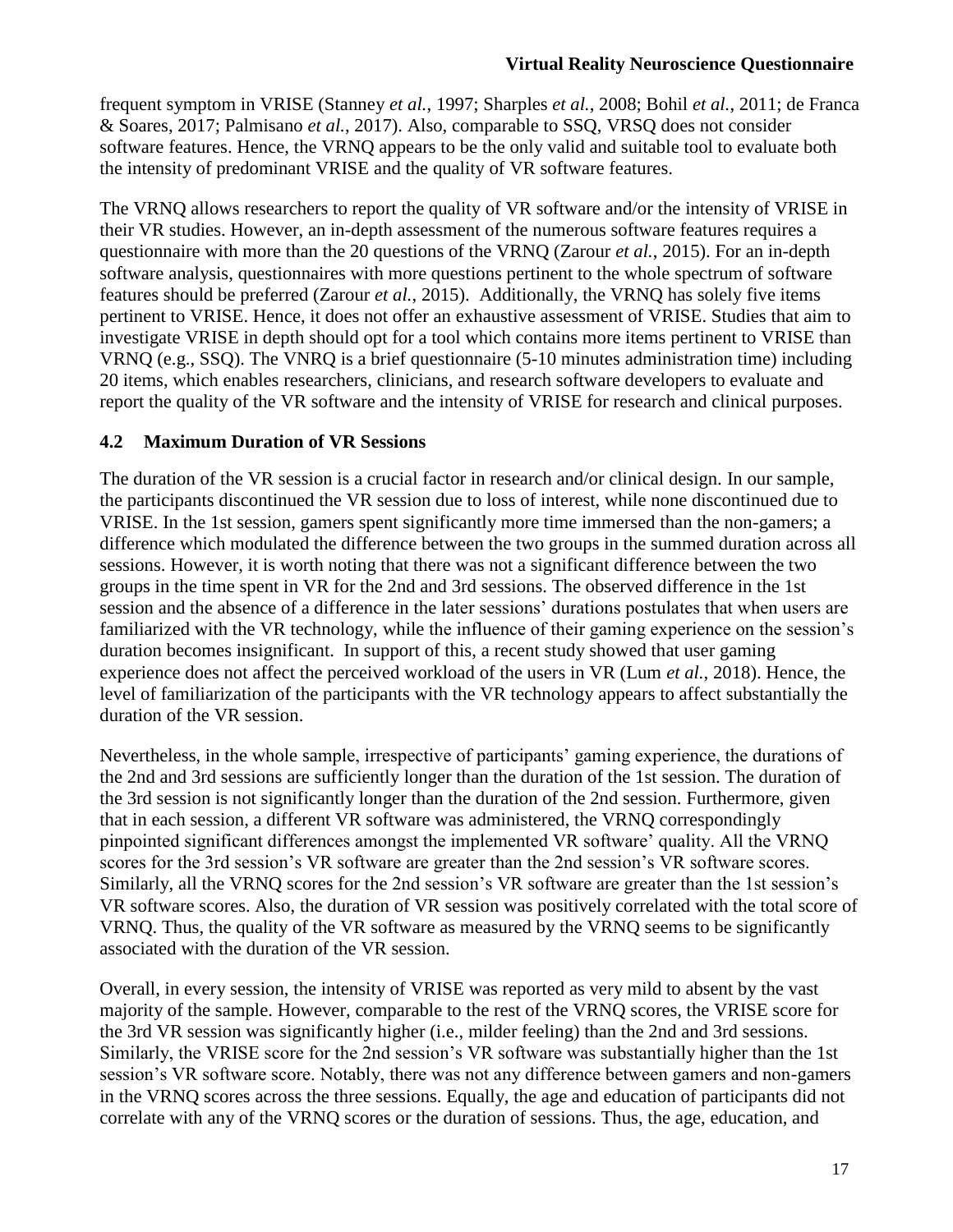gaming experience of the participants did not affect the responses in the VRNQ. Therefore, the observed differences in the VRISE scores between the VR sessions support that the quality of the VR software as measured by the VRNQ and the level of familiarization of the participants with the VR technology also affect the intensity of VRISE.

The findings postulate that the implementation of VR software with a maximum duration between 55-70 minutes is substantially feasible. However, long exposures in VR have been found to increase the probability of experiencing VRISE and the intensity of VRISE (Sharples *et al.*, 2008). In our sample, especially in the 3rd session, which was substantially longer than the other sessions, the intensity of VRISE was significantly lower than the rest of the sessions. As discussed above, the substantially lower intensity of VRISE in the 3rd session appears to be a result of increased VR familiarity, and the better quality of the implemented VR software as measured by the VRNQ. Hence, researchers and/or clinicians should consider the quality of their VR software to define the appropriate duration of their VR session. In research and clinical designs where the duration of the VR session is required to be between 55-70 minutes, the researchers and/or clinicians should opt for the parsimonious cut-offs of the VRNQ to ensure adequate quality of their VR software to facilitate longer sessions without significant VRISE. Additionally, an extended introductory tutorial which allows participants to familiarize themselves with the VR technology and mechanics would assist with the implementation of longer (i.e., 55-70 minutes) VR sessions, where the presence and intensity of VRISE would not be significant.

# **4.3 The Quality of VR Software and VRISE**

The VRISE score substantially correlated with almost every item under the section of user experience and in-game assistance (see Table 6). However, the VRISE score did not correlate with VR tech (the item under the user experience's domain) or most of the items under the section of game mechanics. The quality of VR hardware (i.e., the HMD and its controllers) and interactions (i.e., ergonomic or non-ergonomic) with the virtual environment are crucial for the alleviation or evasion of VRISE (Kourtesis *et al.*, 2019). Nevertheless, in this sample, the VR tech item (i.e., the quality of the internal and external VR hardware) was not expected to correlate with the VRISE score, because the HMD and its 6DoF controllers were the same for all 3 VR software versions and sessions. Hence, the variance in the responses to this item was limited. Also, the three VR software games share common game mechanics, especially the same navigation system (i.e., teleportation) and a similar amount of physical mobility. Likewise, apart from some controls (i.e., the button to grab items), the interaction systems of the implemented VR software were very proximal. Therefore, the absence of a correlation between VRISE scores and most of the items in the game mechanics' section was also an expected outcome. Nonetheless, the VRISE score was strongly associated with the level of immersion and enjoyment, the quality of graphics and sound, the comfort to pick and place 3D objects, and the usefulness of in-game assistance modes (i.e., tutorials, instructions, and prompts).

The items which correlated with the VRISE score were also included in the best models of predicting its value (see Table 7). Importantly, the best model includes as predictors of VRISE, the level of immersion, the quality of graphics and sound, and the helpfulness of in-game instructions and prompts (see Table 7). The higher scores for prompts and instructions indicate that the user was substantially assisted by the in-game assistance (e.g., an arrow showing the direction that the user should follow) to orientate and guide his or herself from one point of interest to the next in accordance with the scenario of the VR experience. This may be interpreted as ease to orient and interact with the virtual environment, as well as a significant decrease in confusion (Brade *et al.*, 2018). The quality of the in-game assistance methods is essential for the usability and enjoyment that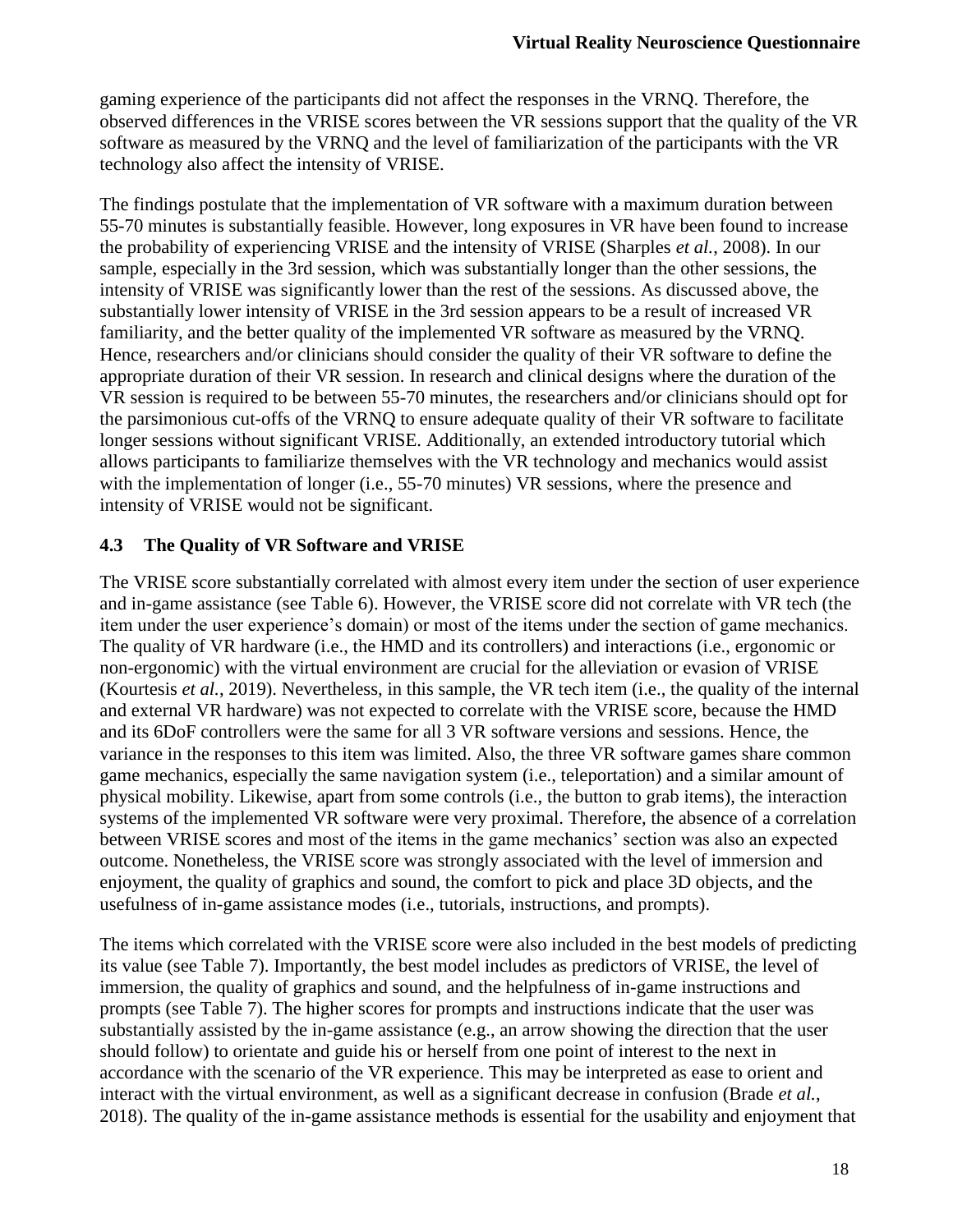VR software offers (Brade *et al.*, 2018). Equally, the quality of the graphics is predominantly dependent upon rendering which encompasses the in-game quality of the image known as perceptual quality, and the exclusion of redundant visual information known as occlusion culling (Lavoué & Mantiuk, 2015). The improvement of these two factors not only results in improved quality of the graphics but also in improved performance of the software (Brennesholtz, 2018). Furthermore, the spatialized sound of VR software, which assists the user to orient his or herself (Ferrand *et al.*, 2017), deepens the experienced immersion (Riecke *et al.*, 2011), and enriches the geometry of the virtual space without affecting the performance of the software (Kobayashi *et al.*, 2015). Lastly, the level of immersion appears to be negatively correlated with the frequency and intensity of VRISE (Milleville-Pennel & Charron, 2015; Weech *et al.*, 2019). The best model hence aligns with the relevant literature and provides further evidence in support of the utility of the VRNQ as a valid and efficient tool to appraise the quality of the VR software and intensity of VRISE.

# **4.4 Limitations and Future Studies**

This study also has some limitations. In this study, construct validity for the VRNQ is provided. However, future work should endeavor to provide convergent validation of the VRNQ with tools that measure VRISE symptomatology (e.g., SSQ) and/or VR software attributes. Moreover, the sample size was relatively small, but it offered an adequate statistical power for the conducted analyses. Also, the VRNQ does not directly quantify linear or angular accelerations, which may induce intense VRISE in a relatively short period of time (McCauley & Sharkey, 1992; LaViola, 2000; Gavgani *et al.*, 2018). However, the VRNQ quantifies the effect(s) of linear and angular accelerations (i.e., VRISE), where VR software with a highly provocative content (e.g., linear and angular accelerations) would fail to meet or exceed the VRNQ cut-offs for the VRISE domain. Furthermore, the study utilized only one type of VR hardware, which did not allow us to inspect the effect of VR HMD's quality on VRISE presence and intensity. Similarly, our VR software did not allow us to compare different ergonomic interactions or levels of provocative potency pertaining to VRISE. Future studies with a larger sample, various types of VR hardware, and VR software with substantially more diverse features will offer further insights on the impact of software features on VRISE intensity, as well as provide additional support for the VRNQ's structural model. Lastly, neuroimaging (e.g., electroencephalography) and physiological data (e.g., heart rates) may correlate, classify, and predict VRISE symptomatology (Kim *et al.,* 2005; Dennison *et al.*, 2016; Dennison *et al.,* 2019). Hence, future studies should consider collecting neuroimaging and/or physiological data that could further elucidate the relationship between VRNQ's VRISE score(s) and brain region activation or cardiovascular responses (e.g., heart rate).

# **4.5 Conclusion**

This study showed that the VRNQ is a valid and reliable tool which assesses the quality of VR software and intensity of VRISE. Our findings support the viability of VR sessions with a duration up to 70 minutes, when the participants are familiarized with VR tech through an induction session, and the quality of the VR software meets the parsimonious cut-offs of VRNQ. Also, our results offered insights on the software-related predictors of VRISE intensity, such as the level of immersion, the quality of graphics and sound, and the helpfulness of in-game instructions and prompts. Finally, the VRNQ enables researchers to quantitatively assess and report the quality of VR software features and intensity of VRISE, which are vital for the efficacious implementation of immersive VR systems in cognitive neuroscience and neuropsychology. The minimum and parsimonious cut-offs of VRNQ may appraise the suitability of VR software for implementation in research and clinical settings. The VRNQ and the findings of this study contribute to the endeavor of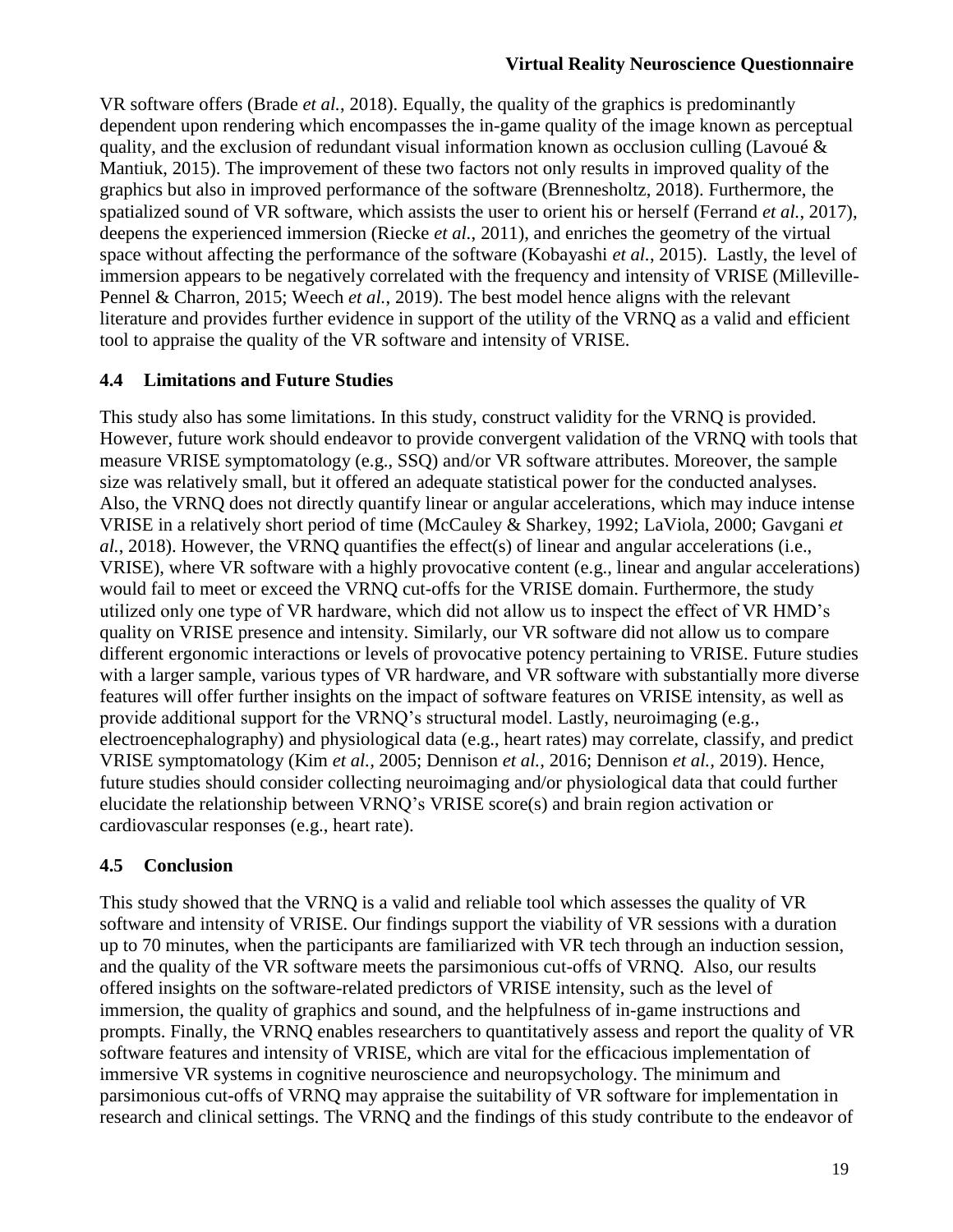establishing thorough VR research and clinical methods that are crucial to guarantee the viability of implementing immersive VR systems in cognitive neuroscience and neuropsychology.

# **5 Conflict of Interest**

The authors declare that the research was conducted in the absence of any commercial or financial relationships that could be construed as a potential conflict of interest.

### **6 Author Contributions**

The primary author had the initial idea and contributed to every aspect of this study. The rest of the authors contributed to the methodological aspects and the discussion of the results. The VRNQ may be downloaded from supplementary material.

# **7 References**

Arafat, I. M., Ferdous, S. M. S., & Quarles, J. (2018, March). Cybersickness-Provoking Virtual Reality Alters Brain Signals of Persons with Multiple Sclerosis. In *2018 IEEE Conference on Virtual Reality and 3D User Interfaces (VR)* (pp. 1-120). IEEE.

Arbuckle, J. L. (2014). Amos (Version 23.0) [Computer Program]. Chicago: IBM SPSS.

- Bohil, C. J., Alicea, B., & Biocca, F. A. (2011). Virtual reality in neuroscience research and therapy. *Nature reviews neuroscience*, 12(12), 752.
- Brade, J., Dudczig, M., & Klimant, P. (2018, September). Using Virtual Prototyping Technologies to Evaluate Human-Machine-Interaction Concepts. *In aw&I Conference* (Vol. 3).
- Brennesholtz, M. S. (2018, May). 3‐1: Invited Paper: VR Standards and Guidelines. In *SID Symposium Digest of Technical Papers* (Vol. 49, No. 1, pp. 1-4).
- Button, K. S., Ioannidis, J. P., Mokrysz, C., Nosek, B. A., Flint, J., Robinson, E. S., & Munafò, M. R. (2013). Confidence and precision increase with high statistical power. *Nature Reviews Neuroscience*, 14(8), 585.
- Cohen, J. (2013). *Statistical power analysis for the behavioral sciences*. Routledge.
- Cole, D. A. (1987). Utility of confirmatory factor analysis in test validation research. *Journal of consulting and clinical psychology*, *55*(4), 584.
- de França, A. C. P., & Soares, M. M. (2017, July). Review of Virtual Reality Technology: An Ergonomic Approach and Current Challenges. In *International Conference on Applied Human Factors and Ergonomics* (pp. 52-61). Springer, Cham.
- Dennison Jr, M., D'Zmura, M., Harrison, A., Lee, M., & Raglin, A. (2019, May). Improving motion sickness severity classification through multi-modal data fusion. In *Artificial Intelligence and Machine Learning for Multi-Domain Operations Applications* (Vol. 11006, p. 110060T). International Society for Optics and Photonics.
- Dennison, M. S., Wisti, A. Z., & D'Zmura, M. (2016). Use of physiological signals to predict cybersickness. *Displays*, *44*, 42-52.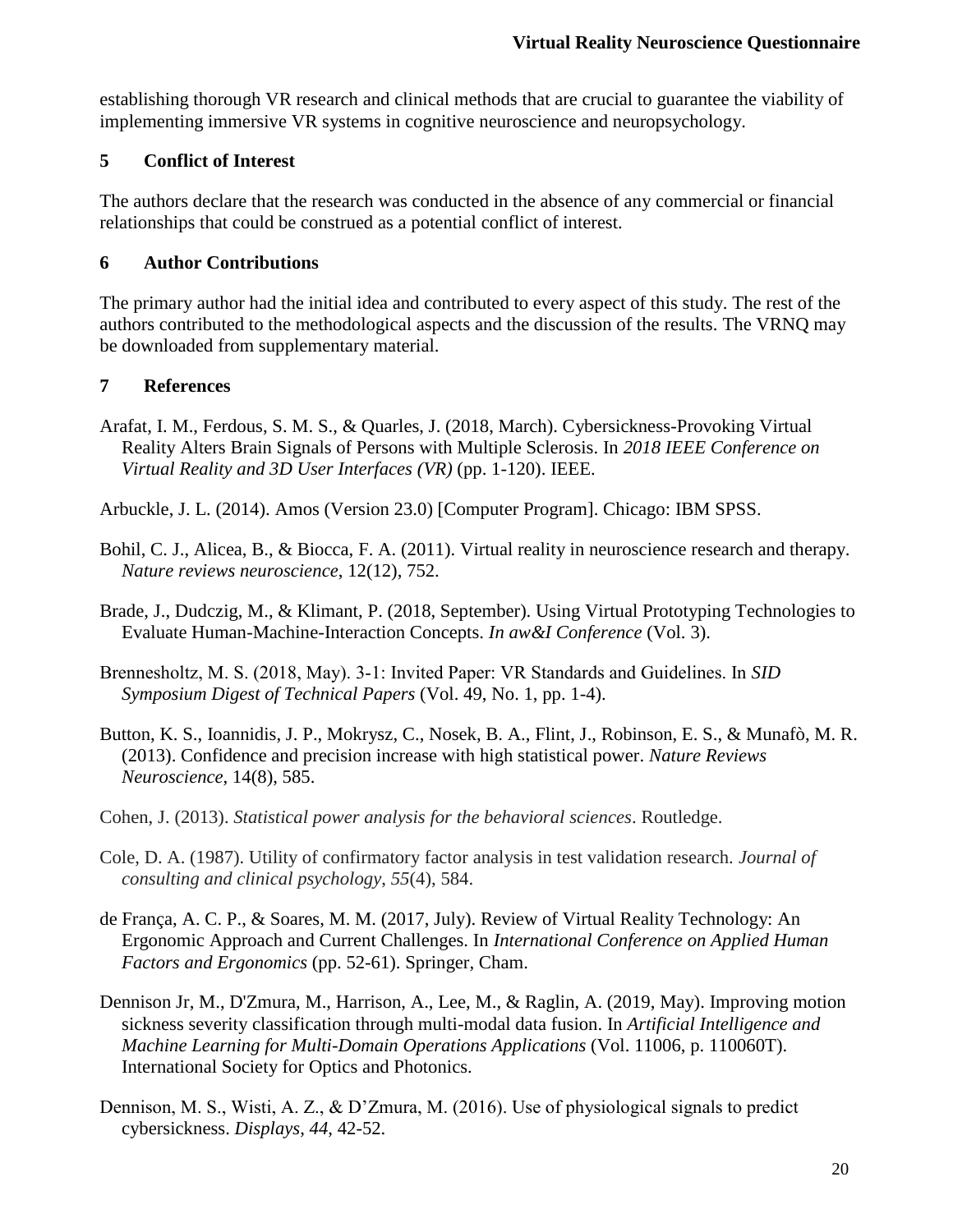- Ferrand, S., Alouges, F., & Aussal, M. (2017, May). Binaural Spatialization Methods for Indoor Navigation. In *Audio Engineering Society Convention* 142. Audio Engineering Society.
- Gavgani, A. M., Wong, R. H., Howe, P. R., Hodgson, D. M., Walker, F. R., & Nalivaiko, E. (2018). Cybersickness-related changes in brain hemodynamics: A pilot study comparing transcranial Doppler and near-infrared spectroscopy assessments during a virtual ride on a roller coaster. *Physiology & behavior*, 191, 56-64.
- Harpe, S. E. (2015). How to analyze Likert and other rating scale data. *Currents in Pharmacy Teaching and Learning*, 7(6), 836-850.
- Hopwood, C. J., & Donnellan, M. B. (2010). How should the internal structure of personality inventories be evaluated? *Personality and Social Psychology Review*, 14, 332–346.
- Hu, L. T., & Bentler, P. M. (1999). Cutoff criteria for fit indexes in covariance structure analysis: Conventional criteria versus new alternatives. *Structural Equation Modeling*, 6, 1–55.
- IBM Corp. Released (2016). IBM SPSS Statistics for Windows, Version 24.0. Armonk, NY: IBM Corp.
- Jackson, D. L., Gillaspy Jr, J. A., & Purc-Stephenson, R. (2009). Reporting practices in confirmatory factor analysis: An overview and some recommendations. *Psychological methods*, *14*(1), 6.
- JASP Team (2017). JASP (Version 0.8.1.2) [Computer software].
- Kennedy, R. S., Lane, N. E., Berbaum, K. S., & Lilienthal, M. G. (1993). Simulator sickness questionnaire: An enhanced method for quantifying simulator sickness. *The international journal of aviation psychology,* 3(3), 203-220.
- Kim, H. K., Park, J., Choi, Y., & Choe, M. (2018). Virtual reality sickness questionnaire (VRSQ): Motion sickness measurement index in a virtual reality environment. *Applied ergonomics*, 69, 66- 73.
- Kim, Y. Y., Kim, H. J., Kim, E. N., Ko, H. D., & Kim, H. T. (2005). Characteristic changes in the physiological components of cybersickness. *Psychophysiology*, *42*(5), 616-625.
- Kobayashi, M., Ueno, K., & Ise, S. (2015). The effects of spatialized sounds on the sense of presence in auditory virtual environments: a psychological and physiological study. *Presence: Teleoperators and Virtual Environments*, 24(2), 163-174.
- Kortum, P., & Peres, S. C. (2014). The relationship between system effectiveness and subjective usability scores using the System Usability Scale. *International Journal of Human-Computer Interaction*, *30*(7), 575-584.
- Kourtesis, P., Collina, S., Doumas, L. A. A., & MacPherson, S. E. (2019). Technological competence is a precondition for effective implementation of virtual reality head mounted displays in human neuroscience: a technological review and meta-analysis. *Frontiers in Human Neuroscience*, 13, 342.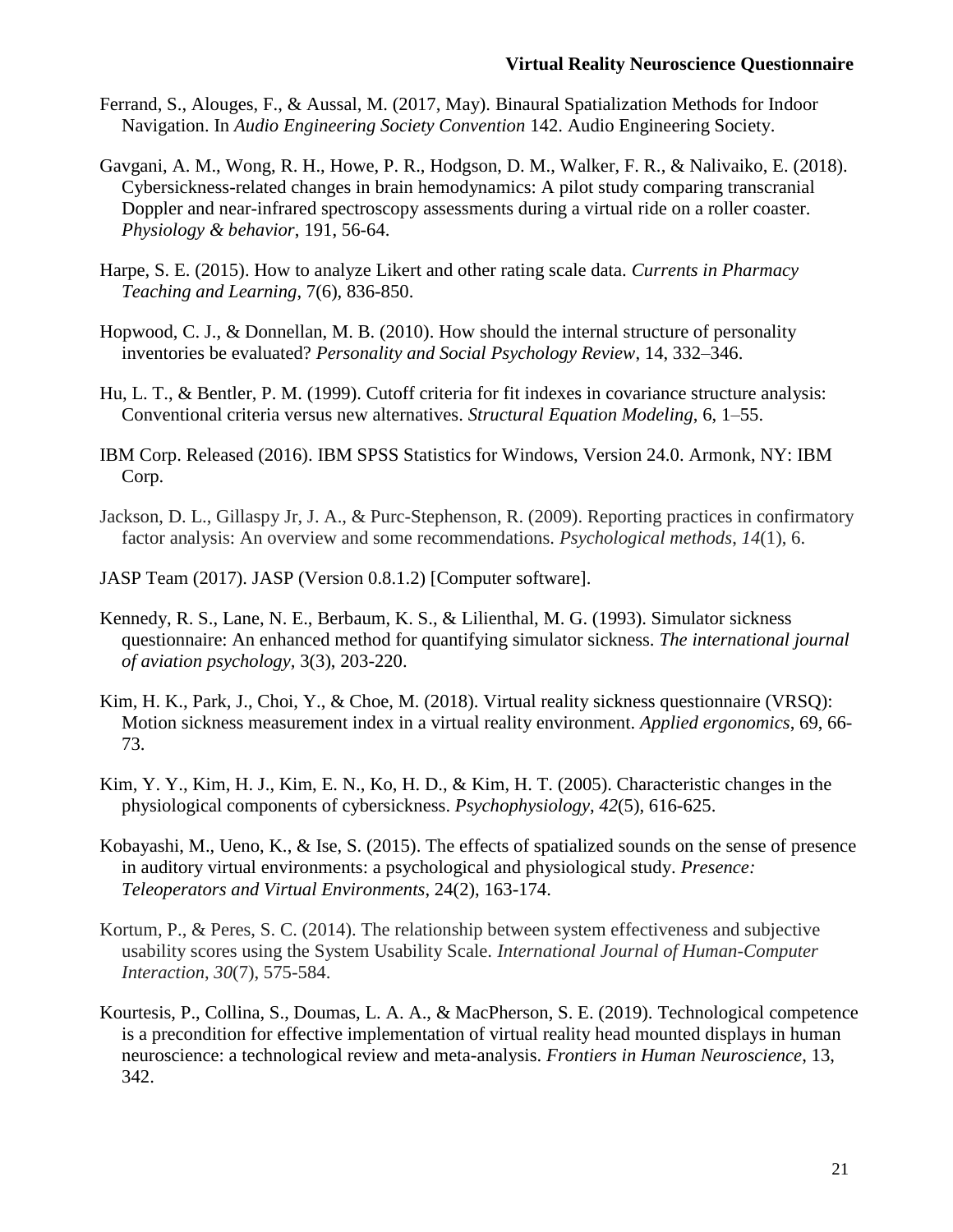LaViola Jr, J. J. (2000). A discussion of cybersickness in virtual environments. *ACM Sigchi Bulletin*, *32*(1), 47-56.

- Lavoué, G., & Mantiuk, R. (2015). Quality assessment in computer graphics. In *Visual Signal Quality Assessment* (pp. 243-286). Springer, Cham
- Liang, F., Paulo, R., Molina, G., Clyde, M. A., & Berger, J. O. (2008). Mixtures of g priors for Bayesian variable selection. *Journal of the American Statistical Association*, *103*(481), 410-423.
- Lum, H. C., Greatbatch, R., Waldfogle, G., & Benedict, J. (2018, September). How Immersion, Presence, Emotion, & Workload Differ in Virtual Reality and Traditional Game Mediums. In *Proceedings of the Human Factors and Ergonomics Society Annual Meeting* (Vol. 62, No. 1, pp. 1474-1478). Sage CA: Los Angeles, CA: SAGE Publications.
- Marsman, M., & Wagenmakers, E. J. (2017). Bayesian benefits with JASP. *European Journal of Developmental Psychology*, *14*(5), 545-555.

McCauley, M. E., & Sharkey, T. J. (1992). Cybersickness: Perception of self-motion in virtual environments. *Presence: Teleoperators & Virtual Environments*, 1(3), 311-318.

- Milleville-Pennel, I., & Charron, C. (2015). Do mental workload and presence experienced when driving a real car predispose drivers to simulator sickness? An exploratory study. *Accident Analysis & Prevention*, *74*, 192-202.
- Mittelstaedt, J., Wacker, J., & Stelling, D. (2018). Effects of display type and motion control on cybersickness in a virtual bike simulator. *Displays*, *51*, 43-50.
- Mittelstaedt, J. M., Wacker, J., & Stelling, D. (2019). VR aftereffect and the relation of cybersickness and cognitive performance. *Virtual Reality*, 1-12.
- Nalivaiko, E., Davis, S. L., Blackmore, K. L., Vakulin, A., & Nesbitt, K. V. (2015). Cybersickness provoked by head-mounted display affects cutaneous vascular tone, heart rate and reaction time. *Physiology & behavior*, 151, 583-590.
- Nesbitt, K., Davis, S., Blackmore, K., & Nalivaiko, E. (2017). Correlating reaction time and nausea measures with traditional measures of cybersickness. *Displays*, 48, 1-8
- Nunally, J. C., & Bernstein, I. H. (1994). *Psychometric theory*, 3rd. New Yokr: Mcgraw-Hill.
- Palmisano, S., Mursic, R., & Kim, J. (2017). Vection and cybersickness generated by head-anddisplay motion in the Oculus Rift. *Displays*, 46, 1-8.

Parsons, T. D. (2015). Virtual reality for enhanced ecological validity and experimental control in the clinical, affective and social neurosciences. *Frontiers in human neuroscience*, *9*.

Parsons, T. D., McMahan, T., & Kane, R. (2018). Practice parameters facilitating adoption of advanced technologies for enhancing neuropsychological assessment paradigms. *The Clinical Neuropsychologist*, 32(1), 16-41.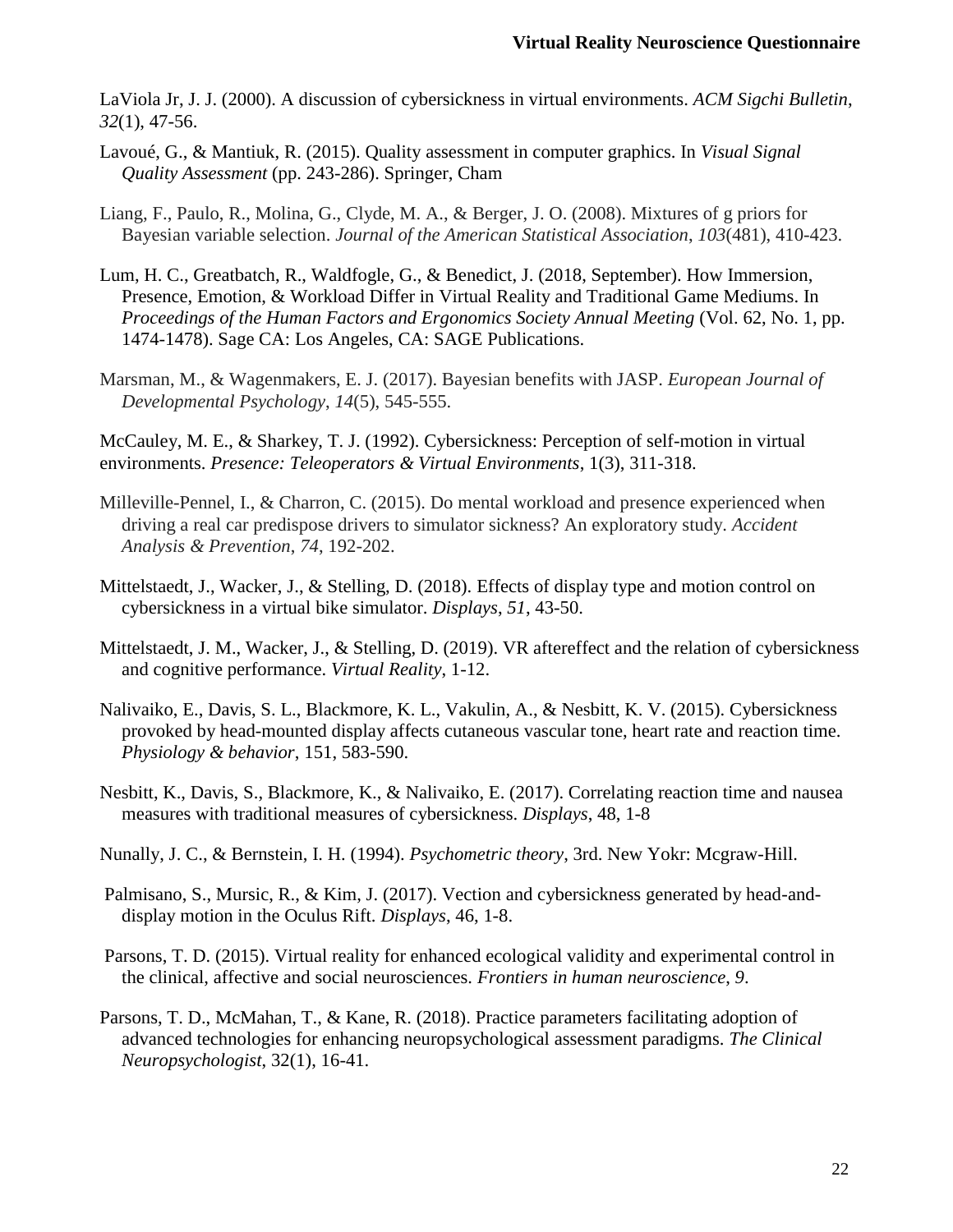- Riecke, B. E., Feuereissen, D., Rieser, J. J., & McNamara, T. P. (2011, May). Spatialized sound enhances biomechanically-induced self-motion illusion (vection). In *Proceedings of the SIGCHI Conference on Human Factors in Computing Systems* (pp. 2799-2802). ACM.
- Rouder, J. N., & Morey, R. D. (2012). Default Bayes factors for model selection in regression. *Multivariate Behavioral Research*, *47*(6), 877-903.
- Sharples, S., Cobb, S., Moody, A., & Wilson, J. R. (2008). Virtual reality induced symptoms and effects (VRISE): Comparison of head mounted display (HMD), desktop and projection display systems. *Displays*, 29(2), 58-69.
- Soper, D.S. (2019a). A-priori Sample Size Calculator for Structural Equation Models [Software]. Available from<http://www.danielsoper.com/statcalc>
- Soper, D.S. (2019b). Post-hoc Statistical Power Calculator for Multiple Regression [Software]. Available from<http://www.danielsoper.com/statcalc>
- Stanney, K. M., Kennedy, R. S., & Drexler, J. M. (1997, October). Cybersickness is not simulator sickness. *In Proceedings of the Human Factors and Ergonomics Society annual meeting* (Vol. 41, No. 2, pp. 1138-1142). Sage CA: Los Angeles, CA: SAGE Publications.
- Toschi, N., Kim, J., Sclocco, R., Duggento, A., Barbieri, R., Kuo, B., & Napadow, V. (2017). Motion sickness increases functional connectivity between visual motion and nausea-associated brain regions. *Autonomic Neuroscience*, 202, 108-113.
- Weech, S., Kenny, S., & Barnett-Cowan, M. (2019). Presence and cybersickness in virtual reality are negatively related: a review. *Frontiers in psychology*, *10*, 158.
- Wetzels, R., & Wagenmakers, E. J. (2012). A default Bayesian hypothesis test for correlations and partial correlations. *Psychonomic bulletin & review*, *19*(6), 1057-1064.
- Zarour, M., Abran, A., Desharnais, J. M., & Alarifi, A. (2015). An investigation into the best practices for the successful design and implementation of lightweight software process assessment methods: A systematic literature review. *Journal of Systems and Software*, *101*, 180-192.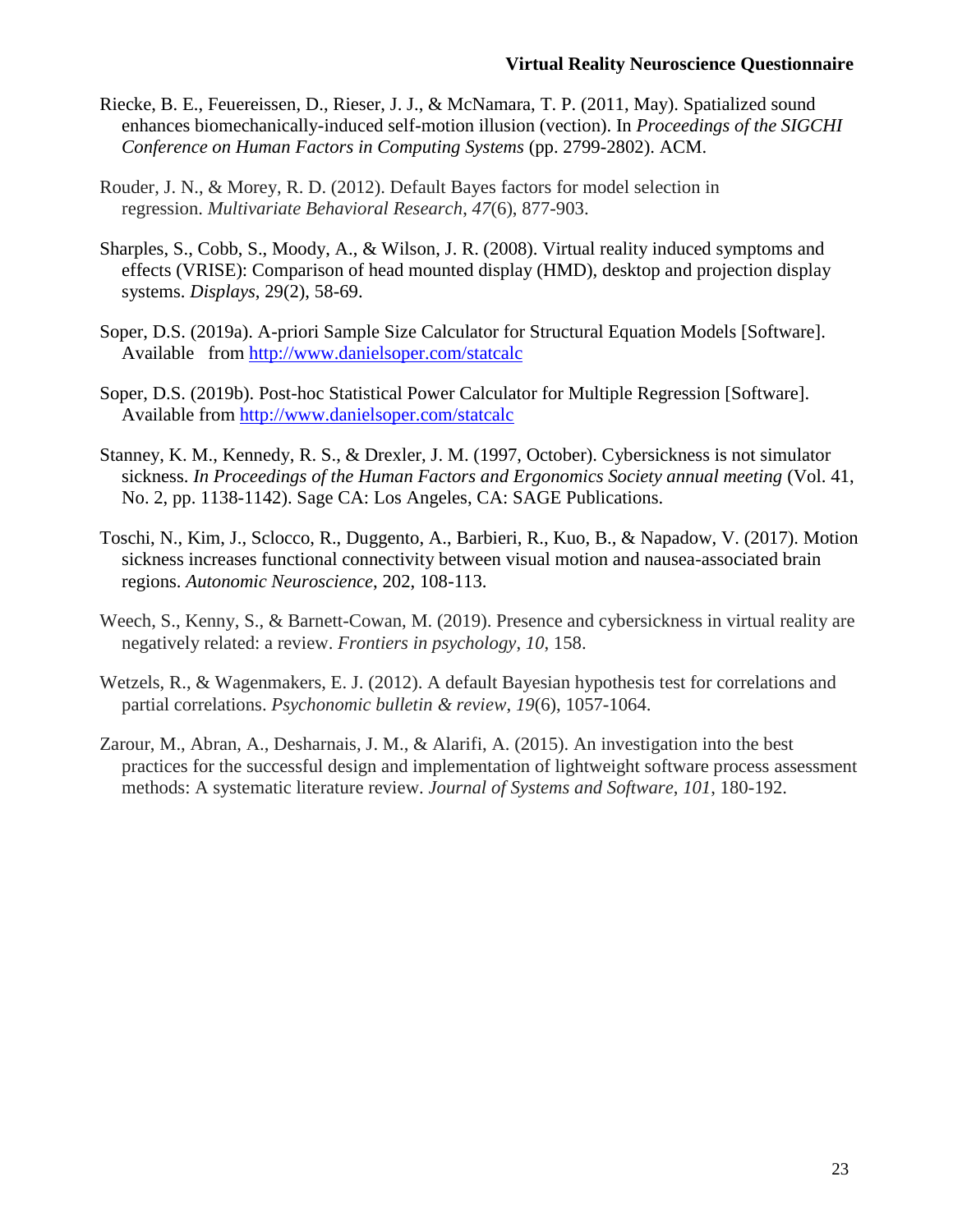|          | Domains | User Experience                         | <b>Game Mechanics</b>                                    | In-Game                                  | <b>VRISE</b>                                                     |
|----------|---------|-----------------------------------------|----------------------------------------------------------|------------------------------------------|------------------------------------------------------------------|
|          |         |                                         |                                                          | Assistance                               |                                                                  |
|          |         | An Adequate Level of<br>Immersion       | A Suitable Navigation<br>System (e.g.,<br>Teleportation) | Digestible Tutorials                     | Absence or<br><b>Insignificant Presence</b><br>of Nausea         |
|          |         | Pleasant VR Experience                  | Availability of<br><b>Physical Movement</b>              | <b>Helpful Tutorials</b>                 | Absence or<br><b>Insignificant Presence</b><br>of Disorientation |
| CRITERIA |         | <b>High Quality Graphics</b>            | Naturalistic<br>Picking/Placing of<br>Items              | <b>Adequate Duration</b><br>of Tutorials | Absence or<br><b>Insignificant Presence</b><br>of Dizziness      |
|          |         | <b>High Quality Sounds</b>              | Naturalistic Use of<br>Items                             | Helpful In-game<br>Instructions          | Absence or<br><b>Insignificant Presence</b><br>of Fatigue        |
|          |         | Suitable Hardware (HMD<br>and Computer) | Naturalistic<br>2-Handed Interaction                     | Helpful In-game<br>Prompts               | Absence or<br><b>Insignificant Presence</b><br>of Instability    |

Table 2. Domains and Criteria for VR Research/Clinical Software

*Derived from Kourtesis et al. (2019)*

# Table 3. Domains and Criteria for VR Research/Clinical Software

| <b>Domains</b> | <b>User Experience</b>     | <b>Game Mechanics</b>     | <b>In-Game</b>           | <b>VRISE</b>               |
|----------------|----------------------------|---------------------------|--------------------------|----------------------------|
|                |                            |                           | <b>Assistance</b>        |                            |
|                | An Adequate Level of       | A Suitable Navigation     | Comprehensible           | Absence or Insignificant   |
|                | Immersion                  | System (e.g.,             | <b>Tutorials</b>         | Presence of Nausea         |
|                |                            | Teleportation)            |                          |                            |
| Criteria       | Pleasant VR                | Availability of           | <b>Helpful Tutorials</b> | Absence or Insignificant   |
|                | Experience                 | Physical Movement         |                          | Presence of Disorientation |
|                | High-Quality               | Naturalistic              | <b>Adequate Duration</b> | Absence or Insignificant   |
|                | Graphics                   | Picking/Placing of Items  | of Tutorials             | Presence of Dizziness      |
|                | <b>High-Quality Sounds</b> | Naturalistic Use of Items | Helpful In-game          | Absence or Insignificant   |
|                |                            |                           | Instructions             | Presence of Fatigue        |
|                | Suitable Hardware          | Naturalistic              | Helpful In-game          | Absence or Insignificant   |
|                | (HMD and Computer)         | 2-Handed Interaction      | Prompts                  | Presence of Instability    |

*Derived from Kourtesis et al., 2019*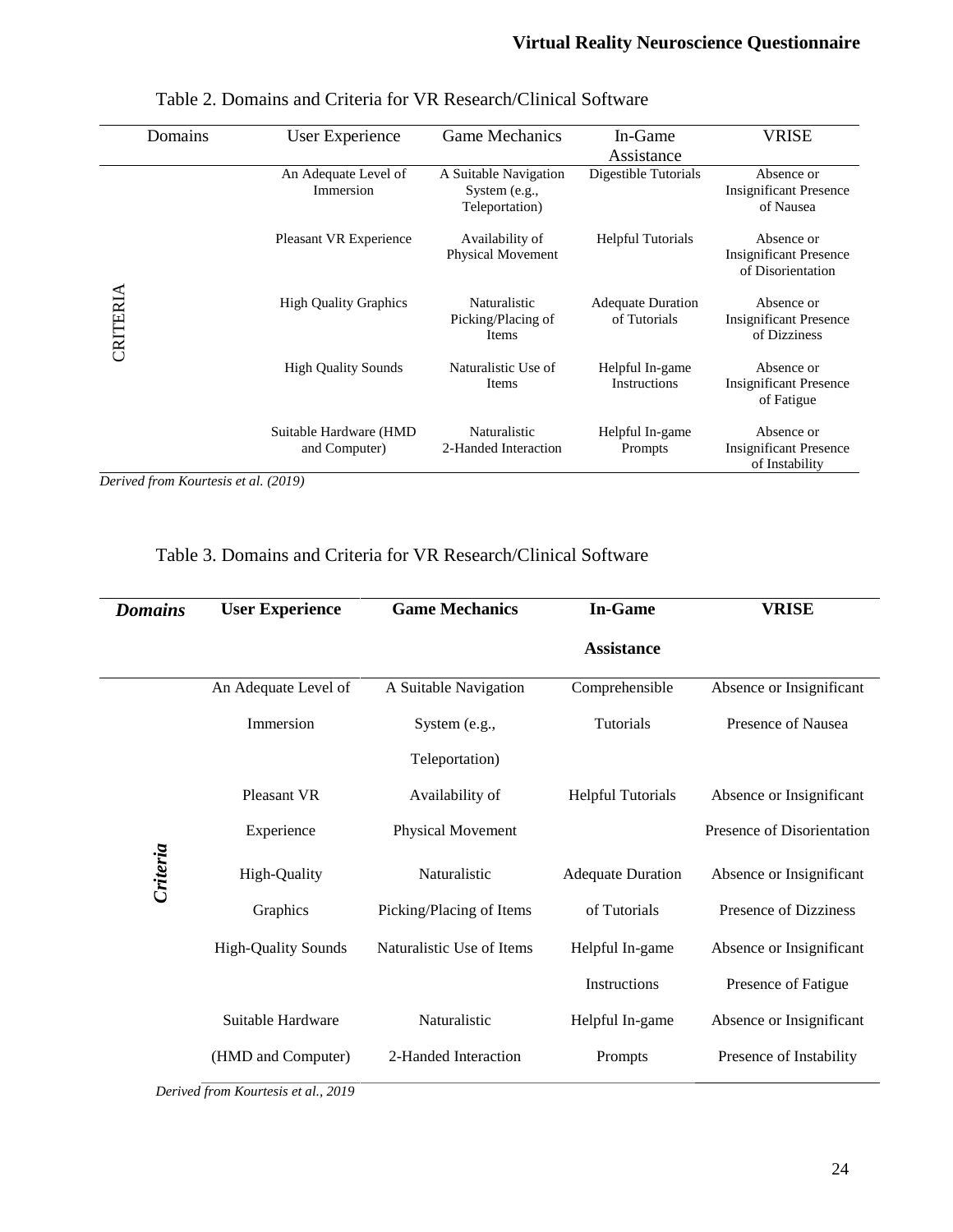| <b>Statistics</b>                               | <b>Thresholds</b> | <b>Results</b> |
|-------------------------------------------------|-------------------|----------------|
| Cronbach's $\alpha$                             | > 0.70            | 0.889          |
| $\chi^2/df$                                     | ${}< 2.00$        | 1.610          |
| Comparative Fit Index (CFI)                     | > 0.90            | 0.954          |
| Tuckere Lewis Index (TLI)                       | > 0.90            | 0.938          |
| Standardised root mean square residual (SRMR)   | < 0.08            | 0.076          |
| Root mean square error of approximation (RMSEA) | ${}_{0.08}$       | 0.071          |

Table 2. Internal Reliability and Goodness of Fit for the VRNQ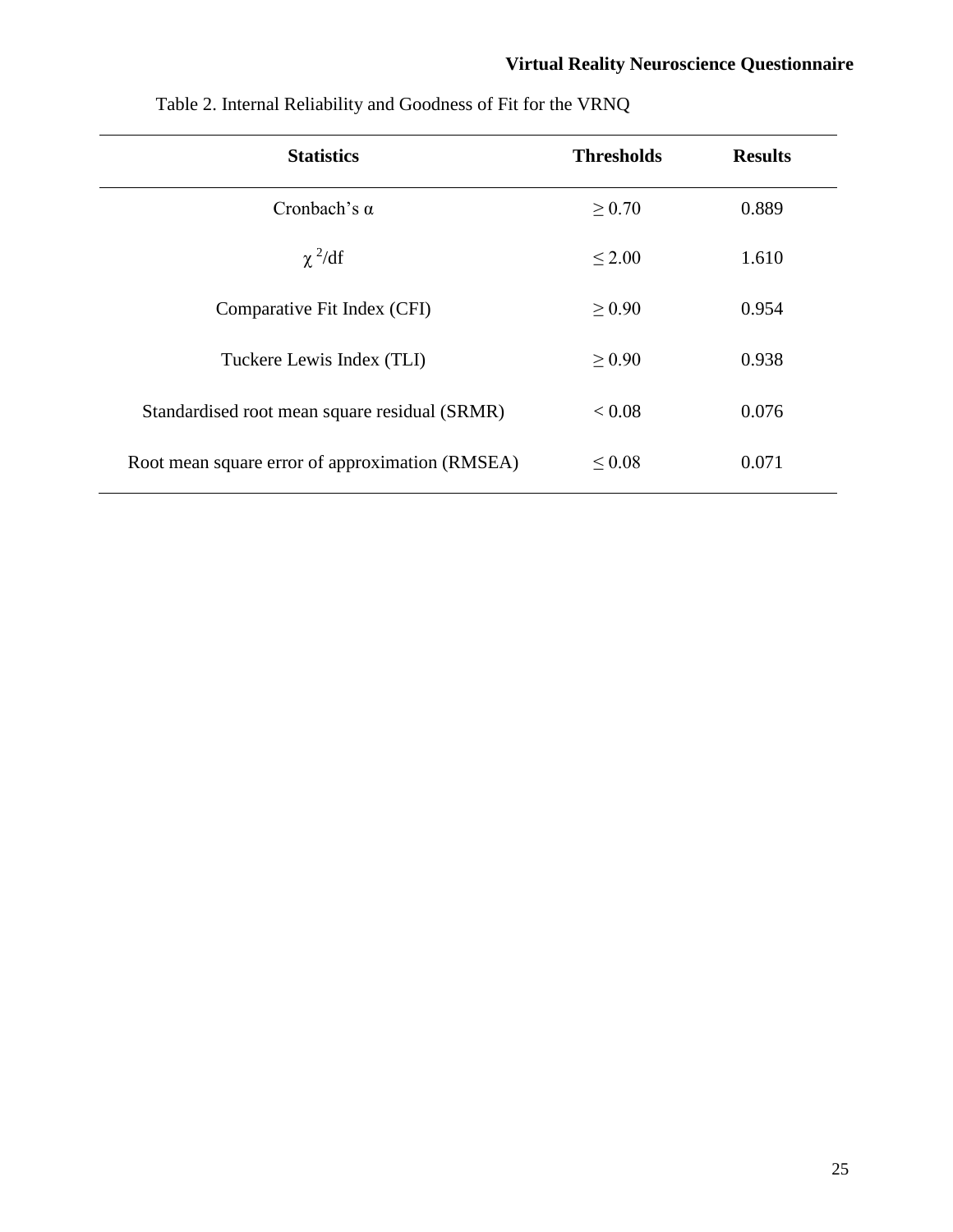| <b>Total Duration</b>                        | Gamers                             | 18 | 199.39 (13.63) | 3.21 |
|----------------------------------------------|------------------------------------|----|----------------|------|
|                                              | Non-Gamers                         | 22 | 186.36 (11.76) | 2.51 |
|                                              | Total                              | 40 | 192.2 (14.09)  | 2.23 |
| <b>Duration of Session 1</b>                 | Gamers                             | 18 | 65.61 (7.14)   | 1.68 |
|                                              | Non-Gamers                         | 22 | 54.77 (5.91)   | 1.26 |
|                                              | Total                              | 40 | 59.65 (8.42)   | 1.33 |
| <b>Duration of Session 2</b>                 | Gamers                             | 18 | 63.33(6.16)    | 1.45 |
|                                              | Non-Gamers                         | 22 | 65.86(6.21)    | 1.32 |
|                                              | Total                              | 40 | 64.72 (6.24)   | 0.99 |
|                                              | Gamers                             | 18 | 70.44 (7.78)   | 1.83 |
| <b>Duration of Session 3</b>                 | Non-Gamers                         | 22 | 65.73 (6.75)   | 1.44 |
|                                              | Total                              | 40 | 67.85 (7.52)   | 0.69 |
|                                              |                                    |    |                |      |
| <b>VRNQ Total Score</b>                      | Gamers                             | 18 | 127.2 (7.32)   | 0.99 |
| Out of 140                                   | Non-Gamers                         | 22 | 125.6(7.71)    | 0.95 |
|                                              | (Across 3 Sessions)<br>Total<br>40 |    | 126.3(7.55)    | 0.69 |
| <b>User's Experience (Across 3 Sessions)</b> | Gamers                             | 18 | 31.37 (2.73)   | 0.34 |
| Out of 35                                    | Non-Gamers                         | 22 | 30.91 (2.73)   | 0.37 |
|                                              | Total                              | 40 | 31.12 (2.73)   | 0.25 |
|                                              |                                    |    |                |      |
| <b>Game Mechanics (Across 3 Sessions)</b>    | Gamers                             | 18 | 31.50 (2.68)   | 0.37 |
| Out of 35                                    | Non-Gamers                         | 22 | 31.32(2.61)    | 0.32 |
|                                              | Total                              | 40 | 31.40 (2.63)   | 0.24 |
| <b>In-Game Assistance</b>                    | Gamers                             | 18 | 31.70 (2.59)   | 0.35 |
| (Across 3 Sessions)                          | Non-Gamers                         | 22 | 31.65(2.52)    | 0.31 |
| Out of 35                                    | Total                              | 40 | 31.68 (2.54)   | 0.23 |
|                                              |                                    |    |                |      |
| <b>VRISE</b>                                 | Gamers                             | 18 | 32.67(2.17)    | 0.30 |
| (Across 3 Sessions)<br>Out of 35             | Non-Gamers                         | 22 | 31.71 (2.56)   | 0.32 |
|                                              | Total                              | 40 | 32.14 (2.43)   | 0.22 |

| Table 3. Descriptive Statistics: Duration of VR Sessions and VRNQ Scores |
|--------------------------------------------------------------------------|
|--------------------------------------------------------------------------|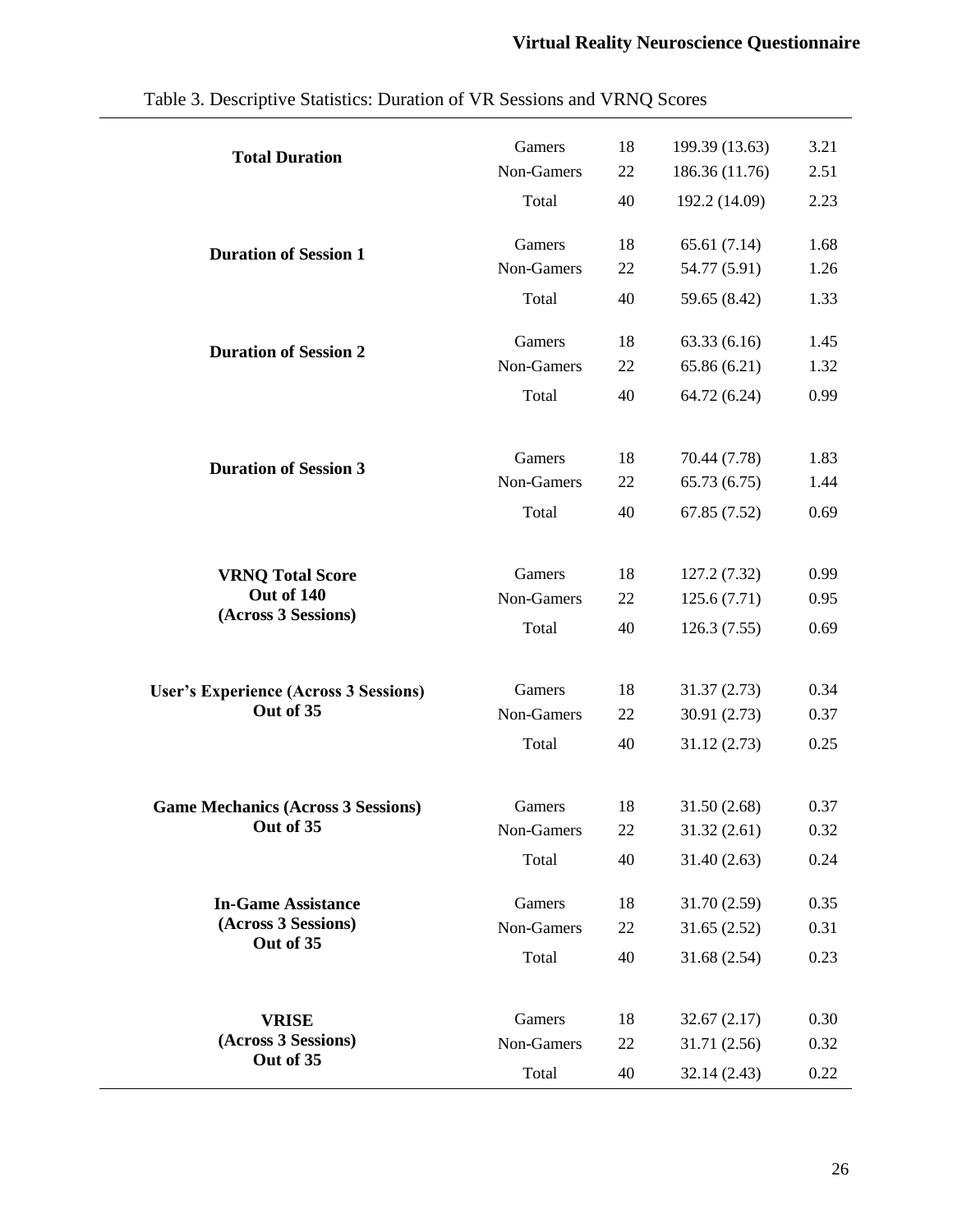| <b>Score</b>              | <b>Minimum Cut-offs</b> | <b>Parsimonious Cut-offs</b> |  |  |
|---------------------------|-------------------------|------------------------------|--|--|
| <b>User Experience</b>    | $\geq$ 25/35            | $\geq 30/35$                 |  |  |
| <b>Game Mechanics</b>     | $\geq$ 25/35            | $\geq 30/35$                 |  |  |
| <b>In-Game Assistance</b> | $\geq$ 25/35            | $\geq$ 30/35                 |  |  |
| <b>VRISE</b>              | $\geq$ 25/35            | $\geq$ 30/35                 |  |  |
| <b>VRNQ Total Score</b>   | $\geq 100/140$          | $\geq$ 120/140               |  |  |

Table 4. VRNQ Cut-offs

*The median of each sub-score and totals scores should meet the suggested cut-offs to support that the evaluated VR software has an adequate quality without any significant VRISE. The utilisation of the parsimonious cut-offs more robustly supports the suitability of the VR software.*

| <b>Variables</b>          | <b>Significance</b> | $BF_{10}$ | error %      |
|---------------------------|---------------------|-----------|--------------|
| Age                       |                     | 0.323     | 0.006        |
| Education                 |                     | 0.325     | 0.006        |
| <b>Total Duration</b>     | ∗                   | 14.987    | $7.044e - 6$ |
| <b>Session 1 Duration</b> | ***                 | 2531.886  | $7.491e - 8$ |
| <b>Session 2 Duration</b> |                     | 0.595     | 0.006        |
| <b>Session 3 Duration</b> |                     | 1.580     | 0.003        |
| <b>VRNQ Total</b>         |                     | 0.425     | 0.007        |
| User's Experience         |                     | 0.359     | 0.006        |
| <b>Game Mechanics</b>     |                     | 0.315     | 0.006        |
| In-Game Assistance        |                     | 0.315     | 0.006        |
| VRISE                     |                     | 0.745     | 0.003        |

Table 5. Bayesian Independent Samples T-Test: Gamers against Non-Gamers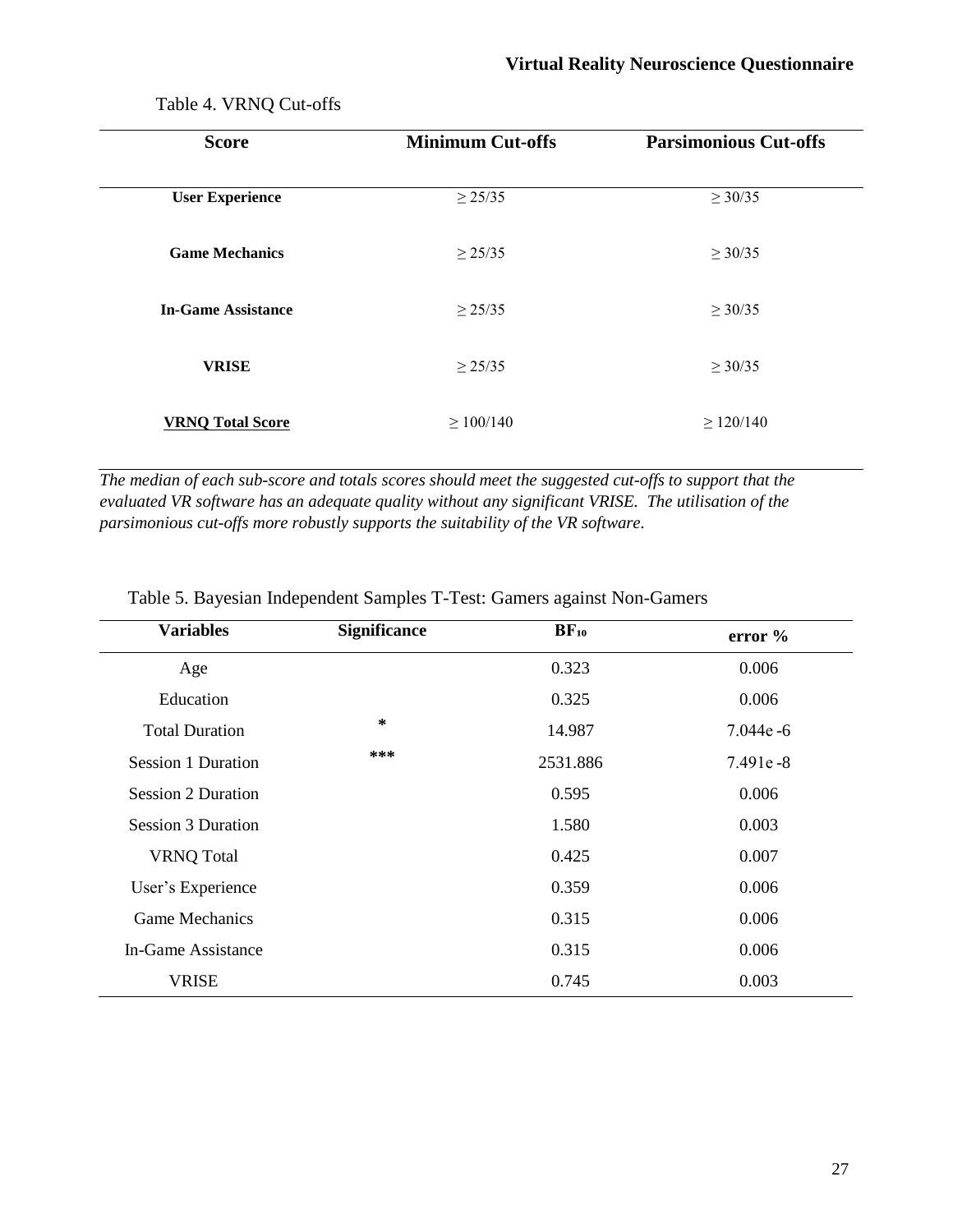| <b>Pairs</b>                      |                                   | <b>Significance</b> | $BF_{10}$     | error %          |
|-----------------------------------|-----------------------------------|---------------------|---------------|------------------|
| <b>Session 2 Duration</b>         | <b>Session 1 Duration</b>         |                     | 7.049         | $\sim 0.001$     |
| <b>Session 3 Duration</b>         | <b>Session 2 Duration</b>         |                     | 2.783         | $\sim$ 3.276e -4 |
| <b>Session 3 Duration</b>         | <b>Session 1 Duration</b>         | ***                 | 103568.858    | <b>NaN</b>       |
| S3 VRNQ Total                     | S2 VRNQ Total                     | ***                 | $6.942e + 12$ | <b>NaN</b>       |
| S3 VRNQ Total                     | S1 VRNQ Total                     | ***                 | $3.520e + 20$ | <b>NaN</b>       |
| S2 VRNQ Total                     | S1 VRNQ Total                     | ***                 | $8.500e + 17$ | <b>NaN</b>       |
| <b>S3 VRISE</b>                   | <b>S2 VRISE</b>                   | ***                 | 22075.036     | <b>NaN</b>       |
| <b>S3 VRISE</b>                   | <b>S1 VRISE</b>                   | ***                 | $1.322e + 10$ | <b>NaN</b>       |
| <b>S2 VRISE</b>                   | <b>S1 VRISE</b>                   | ***                 | $1.160e + 7$  | <b>NaN</b>       |
| S <sub>3</sub> In-Game Assistance | S <sub>2</sub> In-Game Assistance | ***                 | 207216.904    | <b>NaN</b>       |
| S <sub>2</sub> In-Game Assistance | S1 In-Game Assistance             | ***                 | $1.197e + 7$  | <b>NaN</b>       |
| S3 In-Game Assistance             | S1 In-Game Assistance             | ***                 | $8.028e + 10$ | <b>NaN</b>       |
| S <sub>3</sub> Game Mechanics     | S <sub>2</sub> Game Mechanics     | ***                 | 274310.417    | <b>NaN</b>       |
| S <sub>2</sub> Game Mechanics     | S1 Game Mechanics                 | ***                 | $4.883e + 14$ | <b>NaN</b>       |
| S <sub>3</sub> Game Mechanics     | S1 Game Mechanics                 | ***                 | $2.876e + 14$ | <b>NaN</b>       |
| S3 User's Experience              | S2 User's Experience              | ***                 | $2.873e + 7$  | <b>NaN</b>       |
| S <sub>3</sub> In-Game Assistance | S1 User's Experience              | ***                 | $2.597e + 7$  | <b>NaN</b>       |
| S2 User's Experience              | S1 User's Experience              | ***                 | $1.708e + 6$  | <b>NaN</b>       |

Table 6. Bayesian Paired Samples T-Tests: Differences between the VR Software

*BF₁₀ = Bayes Factor; \* BF₁₀ > 10, \*\* BF₁₀ > 30, \*\*\* BF₁₀ > 100; S1 = Session 1; S2 = Session 2;*

*S3 = Session 3.*